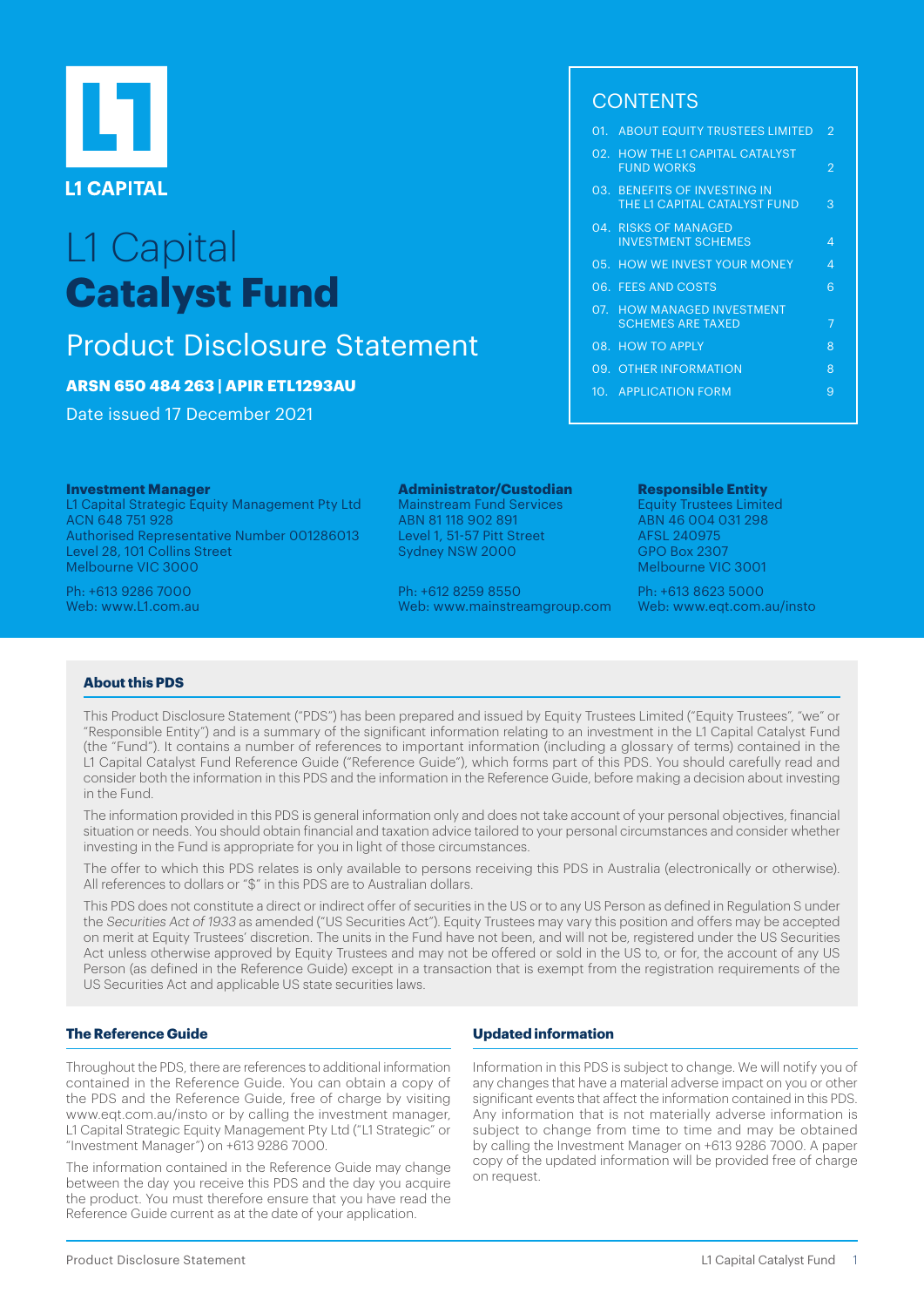<span id="page-1-0"></span>01. About Equity Trustees Limited

#### **1.1 The Responsible Entity**

#### **Equity Trustees Limited**

Equity Trustees Limited ABN 46 004 031 298 AFSL 240975, a subsidiary of EQT Holdings Limited ABN 22 607 797 615, which is a public company listed on the Australian Securities Exchange (ASX: EQT), is the Fund's responsible entity and issuer of this PDS. Established as a trustee and executorial service provider by a special Act of the Victorian Parliament in 1888, today Equity Trustees is a dynamic financial services institution which continues to grow the breadth and quality of products and services on offer.

Equity Trustees' responsibilities and obligations as the Fund's responsible entity are governed by the Fund's constitution ("Constitution"), the Corporations Act and general trust law. Equity Trustees has appointed L1 Capital Strategic Equity Management Pty Ltd (ACN 648 751 928) as the investment manager of the Fund. Equity Trustees has appointed a custodian to hold the assets of the Fund. The custodian has no supervisory role in relation to the operation of the Fund and is not responsible for protecting your interests.

#### **1.2 The Investment Manager**

#### **L1 Capital Strategic Equity Management Pty Ltd**

The Investment Manager (authorised representative number 001286013) is an investment manager established as a joint venture between the parent company of L1 Capital Pty Ltd ("L1 Capital") and senior members of the L1 Capital Strategic Equity Management Pty Ltd investment team.

L1 Capital is a global investment manager with funds under management of approximately AUD\$4.5 billion. L1 Capital currently manages capital for a range of investors including large superannuation funds, pension funds, financial planning groups, asset consultants, family offices, high net worth individuals and retail investors. L1 Capital was founded in 2007 by Mark Landau and Raphael Lamm. Over time, L1 Capital has launched a range of funds within the L1 Capital Group ("L1 Group"), under the L1 Capital banner and through joint ventures.

L1 Strategic was established in 2021 and is 100% owned by its investment team and the L1 Group.

L1 Strategic and L1 Capital have a consistent investment philosophy and process and a complementary investment style.

The Investment Manager is led by James Hawkins. The Investment Committee will comprise James Hawkins, Raphael Lamm and Mark Landau and the Fund will only invest with unanimous approval from the Investment Committee. The Investment Manager aims to increase and accelerate long term value through taking an activist investment approach.

L1 Capital provides operational and client servicing support to the Investment Manager, enabling the investment team to focus on investing.

# 02. How the L1 Capital Catalyst Fund works

The Fund is a registered managed investment scheme governed by the Constitution. The Fund comprises assets which are acquired in accordance with the Fund's investment strategy. Direct investors receive Units when they invest. In general, each Unit represents an equal interest in the assets of the Fund subject to liabilities; however, it does not give investors an interest in any particular asset of the Fund.

If you invest in the Fund through an IDPS (as defined in the Reference Guide) you will not become an investor in the Fund. The operator or custodian of the IDPS will be the investor entered in the Fund's register and will be the only person who is able to exercise the rights and receive the benefits of a direct investor.

Your investment in the Fund through an IDPS will be governed by the terms of your IDPS and you should direct any queries and requests relating to your investment to your IDPS Operator. The Responsible Entity will however allow IDPS investors to access its dispute resolution process as if they were direct investors. Unless otherwise stated, the information in the PDS applies to direct investors.

#### **2.1 Applying for Units**

You can acquire Units by completing the Application Form that accompanies this PDS. The minimum initial investment amount for the Fund is \$25,000.

Completed Application Forms should be sent along with your identification documents (if applicable) to:

L1 Capital Catalyst Fund c/o Mainstream GPO Box 4968 Sydney NSW 2001

Or by fax to +612 8244 1916

Or by email to L1@Mainstreamgroup.com

Please note that cash and cheques cannot be accepted.

We reserve the right to accept or reject applications in whole or in part at our discretion. We have the discretion to delay processing applications where we believe this to be in the best interest of the Fund's investors.

The price at which Units are acquired is determined in accordance with the Constitution ("Application Price"). The Application Price on a Business Day (as defined in the Reference Guide) will be, in general terms, equal to the Net Asset Value ("NAV") of the Fund, divided by the number of Units on issue and adjusted for transaction costs ("Buy Spread"). At the date of this PDS, the Buy Spread is 0.15%.

The Application Price will vary as the market value of assets in the Fund rises or falls. Any interest earned on application money will be paid to the Fund.

#### **2.2 Making additional investments**

You can make additional investments into the Fund at any time by sending us your additional investment amount together with a completed Additional Application Request form. The minimum additional investment into the Fund is \$5,000.

#### **2.3 Distributions**

An investor's share of any distributable income is calculated in accordance with the Constitution and is generally based on the number of Units held by the investor at the end of the Distribution Period.

The Fund usually distributes income semi-annually however, Equity Trustees may change the distribution frequency without notice. Distributions are calculated effective the last day of each Distribution Period and are normally paid to investors as soon as practicable after the Distribution Calculation Date.

Investors in the Fund can indicate a preference to have their distribution:

- reinvested back into the Fund; or
- directly credited to their Australian domiciled bank account.

Investors who do not indicate a preference will have their distributions automatically reinvested. Applications for reinvestment will be taken to be received immediately after the relevant Distribution Period. There is no Buy Spread on distributions that are reinvested.

In some circumstances, the Constitution may allow for an investor's withdrawal proceeds to be taken to include a component of distributable income.

Indirect Investors should review their IDPS Guide for information on how and when they receive any income distribution.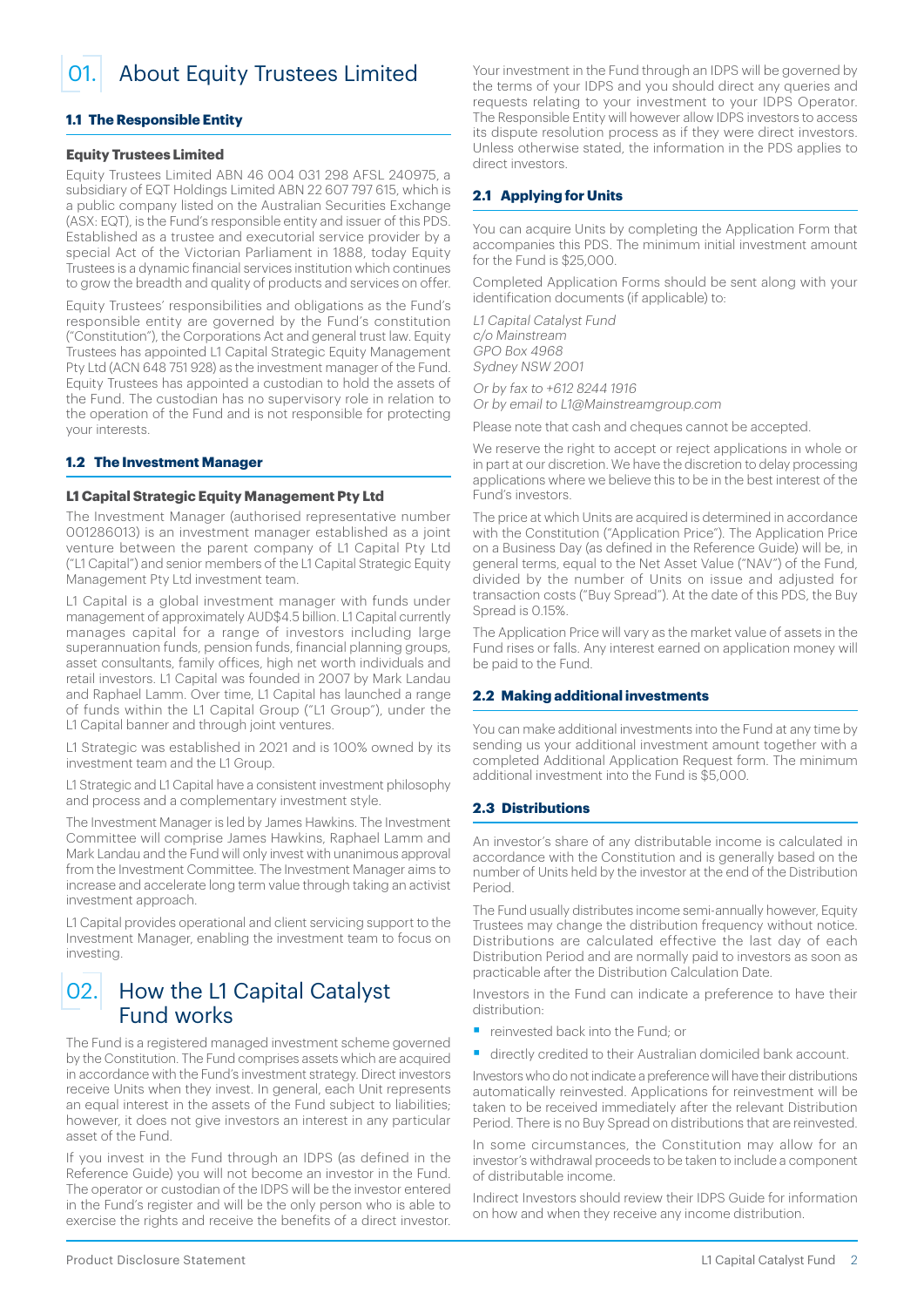#### <span id="page-2-0"></span>**2.4 Access to your money**

The Fund is intended to be liquid and investors in the Fund can generally seek to withdraw their investment on any Business Day by completing a written request to withdraw from the Fund and mailing it to:

L1 Capital Catalyst Fund c/o Mainstream GPO Box 4968 Sydney NSW 2001

Or by fax to +612 8244 1916 Or by email to L1@Mainstreamgroup.com

The minimum withdrawal amount for the Fund is \$10,000. Once we receive and accept your withdrawal request, we may act on your instruction without further enquiry if the instruction bears your account number or investor details and your (apparent) signature(s), or your authorised signatory's (apparent) signature(s).

Withdrawal requests are processed on each Business Day and Equity Trustees will generally allow an investor to access their withdrawal proceeds within 10 days of acceptance of a withdrawal request by transferring the withdrawal proceeds to such investors' nominated bank account. However, Equity Trustees is allowed to reject withdrawal requests, and also to make payment up to 21 days after acceptance of a request (which may be extended in certain circumstances) as outlined in the Constitution and Reference Guide.

We reserve the right to accept or reject withdrawal requests in whole or in part at our discretion.

The price at which Units are withdrawn is determined in accordance with the Constitution ("Withdrawal Price"). The Withdrawal Price on a Business Day is in general terms, equal to the NAV of the Fund, divided by the number of Units on issue and adjusted for transaction costs ("Sell Spread"). At the date of this PDS, the Sell Spread is 0.15%

The Withdrawal Price will vary as the market value of assets in the Fund rises or falls.

Equity Trustees reserves the right to fully redeem your investment if your investment balance in the Fund falls below \$10,000 as a result of processing your withdrawal request. In certain circumstances, for example, when there is a freeze on withdrawals, where accepting a withdrawal is not in the best interests of investors in the Fund including due to one or more circumstances outside its control or where the Fund is not liquid (as defined in the Corporations Act), Equity Trustees can deny or suspend a withdrawal request and you may not be able to withdraw your funds in the usual processing times or at all. When the Fund is not liquid, an investor can only withdraw when Equity Trustees makes a withdrawal offer to investors in accordance with the Corporations Act. Equity Trustees is not obliged to make such offers.

If you are an Indirect Investor, you need to provide your withdrawal request directly to your IDPS Operator. The time to process a withdrawal request will depend on the particular IDPS Operator and the terms of the IDPS.

## **2.5 Unit pricing discretions policy**

Equity Trustees has developed a formal written policy in relation to the guidelines and relevant factors taken into account when exercising any discretion in calculating Unit prices (including determining the value of the assets and liabilities). A copy of the policy and, where applicable and to the extent required, any other relevant documents in relation to the policy will be made available free of charge on request.

#### **2.6 Additional information**

If and when the Fund has 100 or more direct investors, it will be classified by the Corporations Act as a 'disclosing entity'. As a disclosing entity, the Fund will be subject to regular reporting and disclosure obligations. Investors would then have a right to obtain a copy, free of charge, of any of the following documents:

- § the most recent annual financial report lodged with ASIC ("Annual Report");
- any subsequent half yearly financial report lodged with ASIC after the lodgement of the Annual Report; and
- any continuous disclosure notices lodged with ASIC after the Annual Report but before the date of this PDS.

Equity Trustees will comply with any continuous disclosure obligation by lodging documents with ASIC as and when required.

Copies of these documents lodged with ASIC in relation to the Fund may be obtained from ASIC through ASIC's website.

#### **Further reading**

You should read the important information in the Reference Guide about "How the Fund works" in section 1. Specifically, subsection 1.1 titled "Investing in the Fund" for application cut-off times and application terms, subsection 1.2 titled "Managing your investment" for authorised signatories and reports and subsection 1.3 titled "Withdrawing your investment from the Fund" for withdrawal cut-off times, withdrawal terms and withdrawal restrictions before making a decision.

Go to the Reference Guide which is available at [www.eqt.](www.eqt.com.au/insto) [com.au/insto](www.eqt.com.au/insto) and www.L1.com.au. The material relating to these matters may change between the time when you read this PDS and the day when you acquire the product.

03. Benefits of investing in the L1 Capital Catalyst Fund

Significant benefits and features of investing in the Fund include:

- Access to an experienced investment team that implements a disciplined investment process aimed at increasing and accelerating long term value through taking an activist investment approach;
- **•** Prudent risk management; and
- Participation in any capital appreciation and income distributions of the Fund.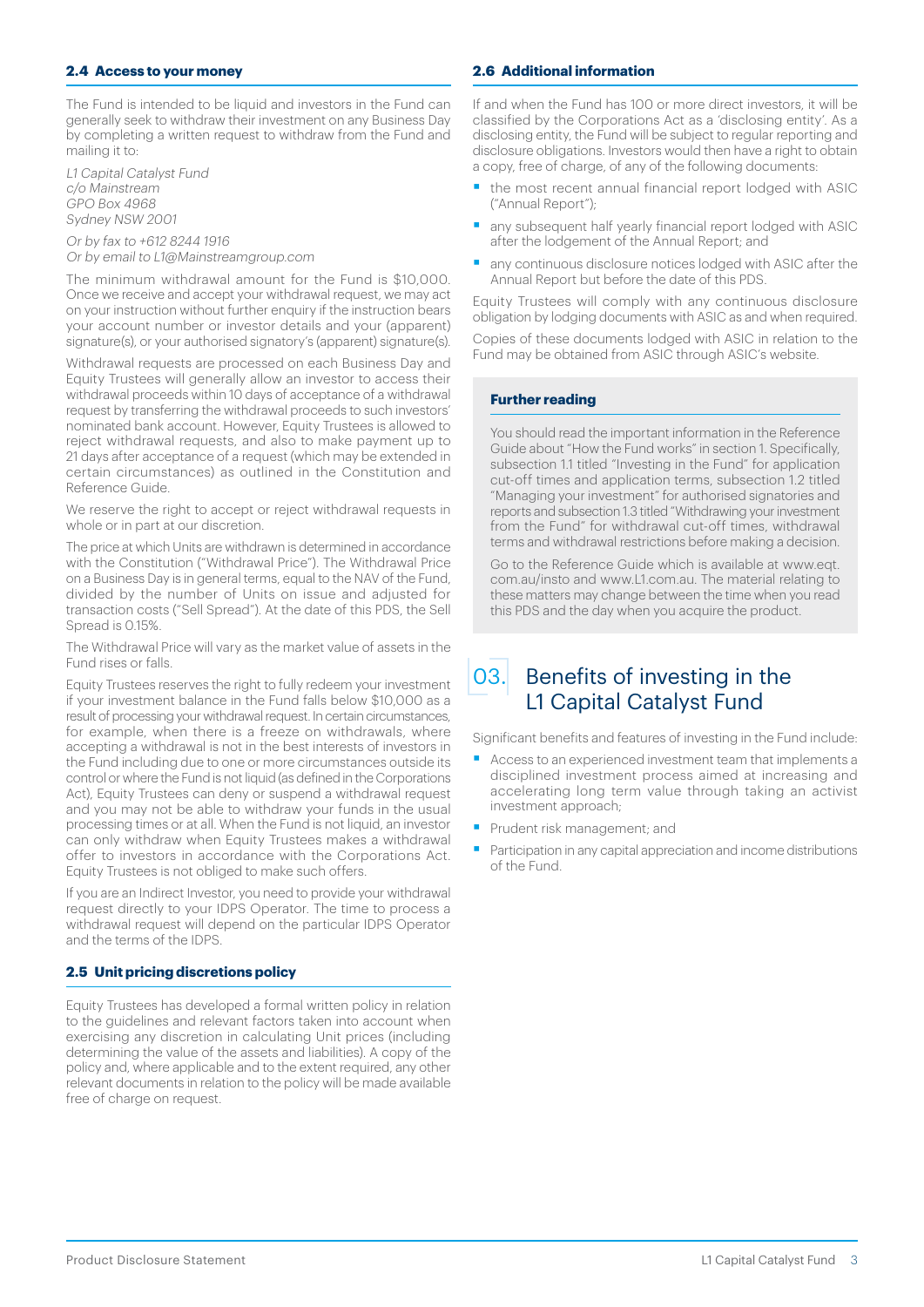<span id="page-3-0"></span>

# 04. Risks of managed investment schemes

All investments carry risks. Different investment strategies may carry different levels of risk, depending on the assets acquired under the strategy. Assets with the highest long-term returns may also carry the highest level of short-term risk. The significant risks below should be considered in light of your risk profile when deciding whether to invest in the Fund. Your risk profile will vary depending on a range of factors, including your age, the investment time frame (how long you wish to invest for), your other investments or assets and your risk tolerance.

The Responsible Entity and the Investment Manager do not guarantee the liquidity of the Fund's investments, repayment of capital or any rate of return or the Fund's investment performance. The value of the Fund's investments will vary.

Returns are not guaranteed and you may lose money by investing in the Fund. The level of returns will vary and future returns may differ from past returns. Laws affecting managed investment schemes may change in the future. The structure and administration of the Fund is also subject to change.

In addition, we do not offer advice that takes into account your personal financial situation, including advice about whether the Fund is suitable for your circumstances. If you require personal financial or taxation advice, you should contact a licensed financial adviser and/or taxation adviser.

#### **4.1 Equity funds risk**

The value of the equity securities the Fund holds, directly or indirectly, may decrease in response to the risks to which that particular company is itself exposed such as changes in management, actions of competitors and regulators, changes in technology and market trends. The company's value may also decrease in response to general market, business and economic conditions which may cause the Fund's Unit price to decrease.

#### **4.2 Market risk**

Markets are subject to a host of factors, including economic conditions, government regulations, market sentiment, local and international political events and environmental and technological issues. Market risk may have different impacts on each investment and investment style.

Any investment made in a specific group of assets is exposed to the universal risks of that asset market. However, there can be no guarantee that losses equivalent to or greater than the overall market will not be incurred as a result of investing in such assets.

#### **4.3 International investments risk**

The Fund will invest in investments that have exposure to a range of international economies, currencies and tax regimes. Global and country specific macroeconomic factors may impact the Fund's international exposure. Governments may intervene in markets, industries, and companies and may alter tax and legal regimes and may act to prevent or limit the repatriation of foreign capital. Such interventions may impact the Fund's return.

## **4.4 Currency risk**

Investments in securities which are denominated in foreign currencies give rise to foreign currency exposure. This means that the value of these investments will vary depending on changes in currency exchange rates.

## **4.5 Limited diversification risk**

The Investment Manager intends to diversify the Fund's investments as it deems appropriate and consistent with the Fund's investment objective. If the Fund's investment portfolio is concentrated in a small number of investments, the portfolio will be subject to a greater level of volatility.

#### **4.6 Performance fee risk**

Subject to the performance of the Fund, the Investment Manager may be entitled to receive a performance fee. The performance fee may create an incentive for the Investment Manager to make investments that are riskier or more speculative than would be the case in the absence of a fee based on the performance of the Fund.

# **4.7 Operational risk**

Operational risk includes those risks which arise from carrying on a funds management business. The operation of the Fund requires the Responsible Entity, Investment Manager, Custodian, and other service providers to implement sophisticated systems and procedures. Some of these systems and procedures are specific to the operation of the Fund. Inadequacies with these systems and procedures or the people operating them could lead to a problem with the Fund's operation and result in a decrease in the value of Units.

# **Further reading**

You should read the important information in the Reference Guide about "Additional Risks" in section 2 that outlines:

- Fund risk-
- **•** Investment strategy risk:
	- Regulatory risk:
- § Key person risk;
- Pandemic and other unforeseen event risk;
- Counterparty risk;
- Pooled fund risk:
- Interest rate risk:
- Liquidity risk:
- Valuation risk: and
	- Cyber security risk:

before making a decision. Go to the Reference Guide which is available at www.eqt.com.au/insto and www.L1.com.au. The material relating to these matters may change between the time when you read this PDS and the day when you acquire the product.

# 05. How we invest your money

Warning: Before choosing to invest in the Fund you should consider the likely investment returns, the risks of investing and your investment time frame.

#### **5.1 Investment objective**

The objective of the Fund is to deliver strong positive risk adjusted returns over the long term.

## **5.2 Benchmark**

S&P/ASX 200 Accumulation Index.

#### **5.3 Minimum suggested time frame**

5-7 years.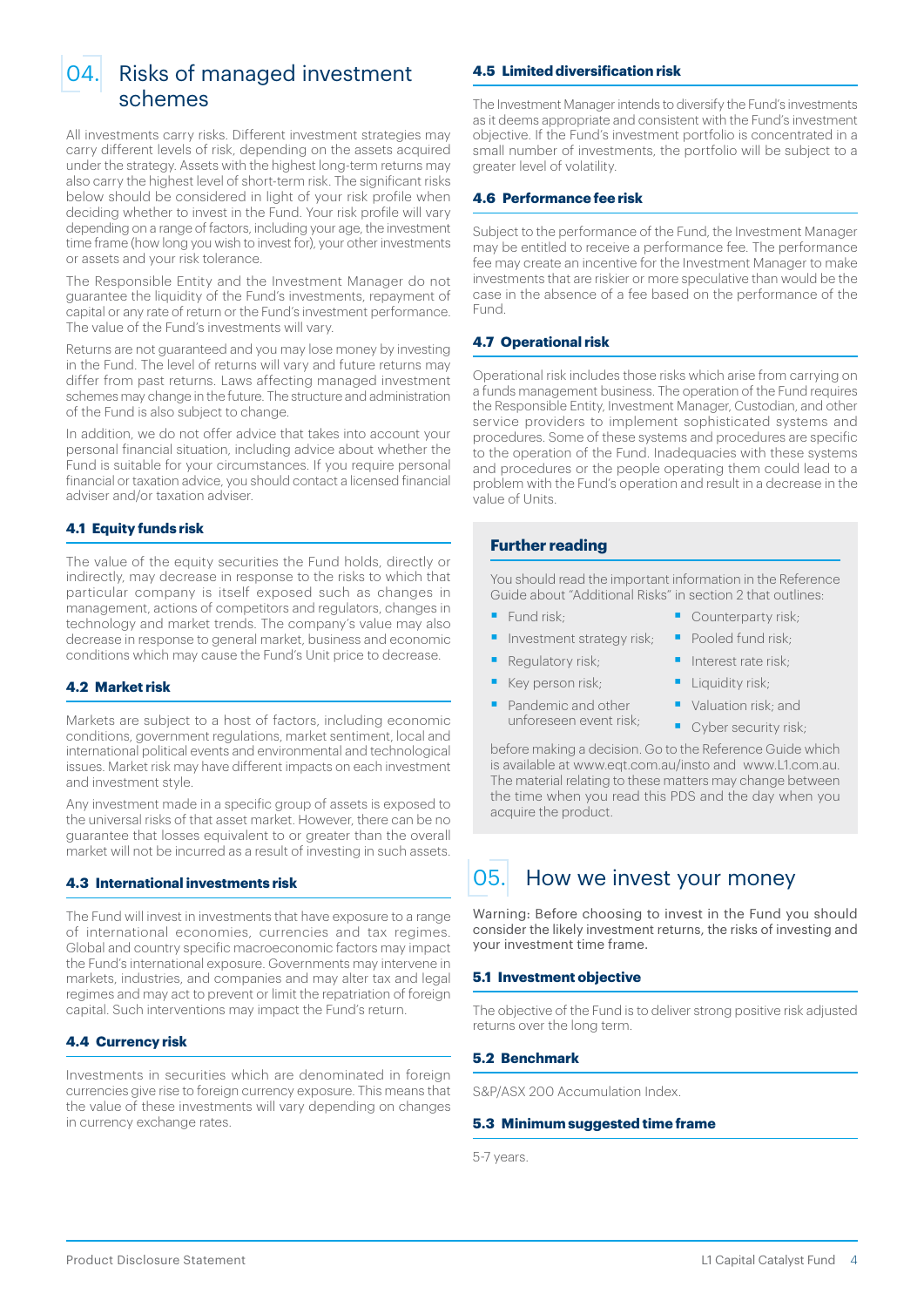#### **5.4 Investment Guidelines**

| Equities                    | 75-100%   |
|-----------------------------|-----------|
| Cash levels                 | $0 - 25%$ |
| Gearing                     | Nο        |
| Shorting                    | Nο        |
| Typical number of positions |           |

Note: The Allowable Investments (available in the Reference Guide) and investment limits are both broader than the Investment Guidelines listed above.

The Investment Manager may invest in other investments and/or exceed the Investment Guidelines where it believes it is in the best interests of investors to do so.

#### **5.5 Risk level of the Fund**

#### **High**

There is a risk investors may lose some or all of their initial investment. Higher risk investments tend to fluctuate in the short term but can produce higher returns than lower risk investments over the long term.

#### **5.6 Investor suitability**

The Fund is designed for long-term investors (5-7 years) seeking exposure to a concentrated portfolio of investments with a primary focus on Australia and New Zealand and strong, positive active returns over the long term.

#### **5.7 Investment style and philosophy**

The Investment Manager believes that conducting intensive analysis of individual companies' financial characteristics and management teams (i.e. bottom-up, fundamental investing) enables the building of a portfolio of companies with compelling value and quality and identifiable catalysts to drive increases in valuation.

The Investment Manager seeks to deliver private equity-style returns with listed market liquidity by taking a hands-on "owner's mindset" and approach to each investment in a tightly focused portfolio of up to 10 companies.

The "owner's mindset" is anchored in constructive engagement with companies, driving the realisation of positive change by bringing strategic options, new ideas and thinking to company boards and management.

#### **5.8 Investment approach**

The Fund's activist investment approach aims to generate, increase and accelerate long-term value by addressing weaknesses and/or concerns in any combination of the following areas:

- Strategic: Lack of scale, weak industry position, sub-optimal conglomerate structure;
- Financial: Discounted valuation, lazy balance sheet, inefficient tax structure, poor capital allocation;
- Operational: Growth, margins, weak/poorly regarded/ not shareholder friendly management; or
- § Governance: Board composition/quality, lack of independence, performance accountability, conflicts of interest, inappropriate incentives.

Activism approaches and activities are wide and diverse, covering a spectrum of private, one-to-one engagement with companies to highly publicised campaigns involving other shareholders and market participants.

#### **5.9 Changing the investment strategy**

The investment strategy and Investment Guidelines may be changed. If a change is to be made, investors in the Fund will be notified in accordance with the Corporations Act.

#### **5.10 Environmental, social and corporate governance considerations**

The Investment Manager believes that businesses which adopt sensible environmental, social and corporate governance ("ESG") practices are more likely to grow in a sustainable manner and maximise shareholder value over the longer term. Activist investors can be powerful agents in shaping the corporate landscape and can engage companies on environmental, social and corporate governance considerations. The Investment Manager considers ESG issues as part of its investment process.

#### **5.11 Fund performance**

The Fund is a new fund and has no track record.

#### **Further reading**

You should read the important information in the Reference Guide about "Allowable Investments" in section 3 in respect of other investments which the Fund may make before making a decision. Go to the Reference Guide which is available at www.eqt.com.au/insto and www.L1.com.au. The material relating to these matters may change between the time when you read this PDS and the day when you acquire the product.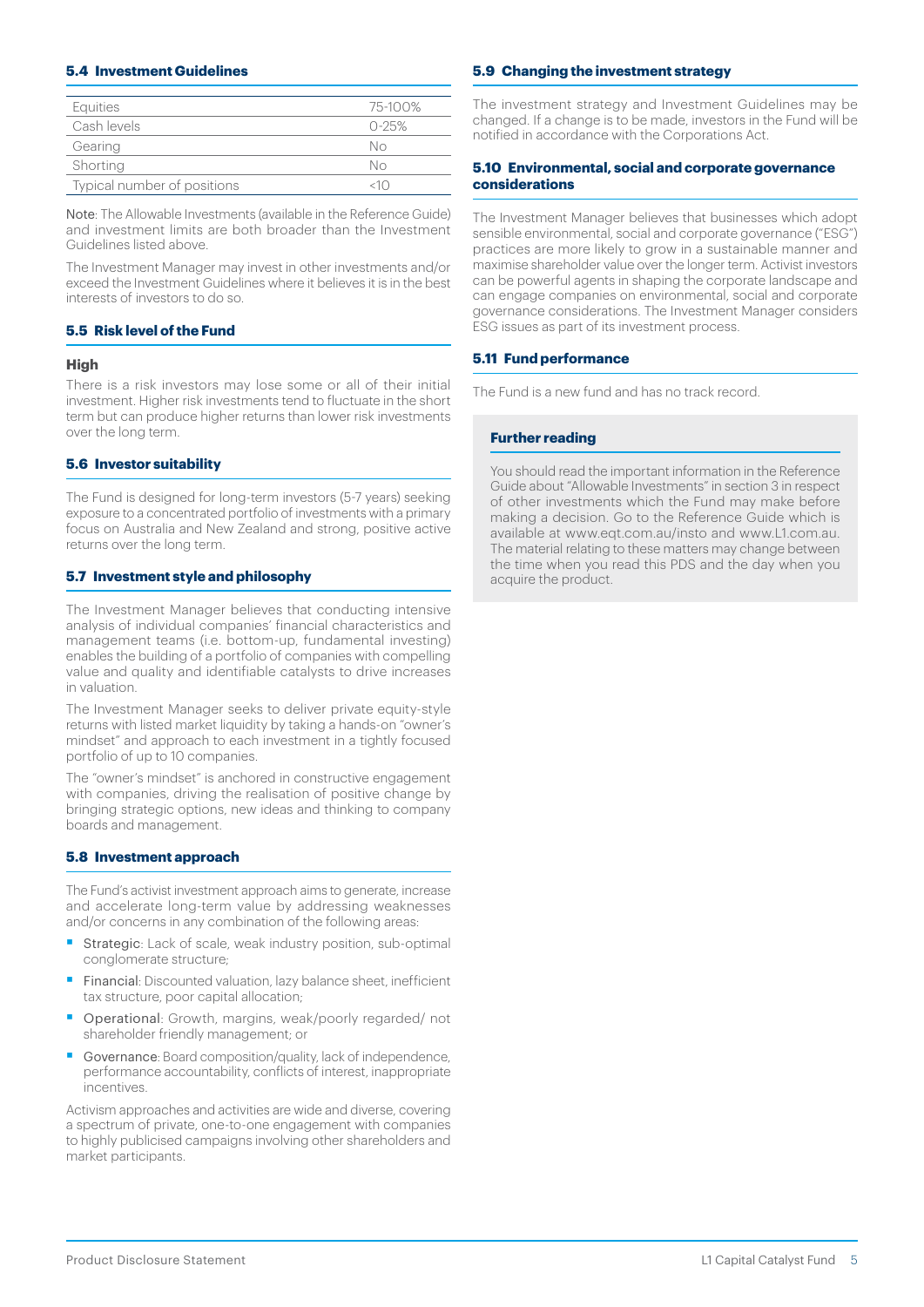#### <span id="page-5-0"></span>**DID YOU KNOW?**

Small differences in both investment performance and fees and costs can have a substantial impact on your long-term returns.

For example, total annual fees and costs of 2% of your investment balance rather than 1% could reduce your final return by up to 20% over a 30-year period (for example, reduce it from \$100,000 to \$80,000).

You should consider whether features such as superior investment performance or the provision of better member services justify higher fees and costs.

You may be able to negotiate to pay lower fees. Ask the fund or your financial adviser.

#### **TO FIND OUT MORE**

If you would like to find out more, or see the impact of the fees based on your own circumstances, the Australian Securities and Investments Commission (ASIC) Moneysmart website (www.moneysmart.gov.au) has a managed funds fee calculator to help you check out different fee options.

The information in the following Fees and Costs Summary can be used to compare costs between different simple managed investment schemes. Fees and costs can be paid directly from an investor's account or deducted from investment returns. For information on tax please see Section 7 of this PDS.

#### **Fees and Costs Summary**

#### **L1 Capital Catalyst Fund**

| <b>TYPE OF FEE OR COST</b>                                                                                 | <b>AMOUNT</b>                                      | <b>HOW AND WHEN PAID</b>                                                                                                                                                                                                                                                                                                                            |
|------------------------------------------------------------------------------------------------------------|----------------------------------------------------|-----------------------------------------------------------------------------------------------------------------------------------------------------------------------------------------------------------------------------------------------------------------------------------------------------------------------------------------------------|
| <b>ONGOING ANNUAL FEES AND COSTS</b>                                                                       |                                                    |                                                                                                                                                                                                                                                                                                                                                     |
| Management fees and costs<br>The fees and costs for managing your investment <sup>2</sup>                  | $1.28\%$ of<br>the NAV of<br>the Fund              | The management fees are accrued daily and paid from<br>the Fund monthly in arrears and reflected in the unit price.<br>Otherwise, costs and expenses of the Fund are deducted<br>and reflected in the unit price of the Fund as they are<br>incurred but the total of management fees and costs are<br>capped at 1.28% p.a. of the NAV of the Fund. |
| Performance fees<br>Amounts deducted from your investment in relation<br>to the performance of the product | $0.62%$ of<br>the NAV of<br>the Fund <sup>3</sup>  | Performance fees are calculated daily and paid bi-annually<br>in arrears from the Fund and reflected in the unit price.<br>Any underperformance from prior Performance Periods<br>must be recouped before a fee can be paid.                                                                                                                        |
| Transaction costs<br>The costs incurred by the scheme when buying or<br>selling assets                     | $0.00\%$ of<br>the NAV of<br>the Fund <sup>4</sup> | Transaction costs are variable and deducted from the Fund<br>as they are incurred and reflected in the unit price. They are<br>disclosed net of amounts recovered by the buy-sell spread.                                                                                                                                                           |

#### **MEMBER ACTIVITY RELATED FEES AND COSTS (FEES FOR SERVICES OR WHEN YOUR MONEY MOVES IN OR OUT OF THE SCHEME)**

| Establishment fee<br>The fee to open your investment                                                                       | Not applicable                             | Not applicable                                                                                                                                                                                                                                                                                                                                                               |
|----------------------------------------------------------------------------------------------------------------------------|--------------------------------------------|------------------------------------------------------------------------------------------------------------------------------------------------------------------------------------------------------------------------------------------------------------------------------------------------------------------------------------------------------------------------------|
| Contribution fee<br>The fee on each amount contributed to your investment                                                  | Not applicable                             | Not applicable                                                                                                                                                                                                                                                                                                                                                               |
| Buy-sell spread<br>An amount deducted from your investment<br>representing costs incurred in transactions<br>by the scheme | 0.15% upon<br>entry and 0.15%<br>upon exit | These costs are an additional cost to the investor but are<br>incorporated into the unit price and arise when investing<br>application monies and funding withdrawals from the Fund<br>and are not separately charged to the investor. The Buy<br>Spread is paid into the Fund as part of an application and<br>the Sell Spread is left in the Fund as part of a redemption. |
| Withdrawal fee<br>The fee on each amount you take out of your investment                                                   | Not applicable                             | Not applicable                                                                                                                                                                                                                                                                                                                                                               |
| <b>Fxit fee</b><br>The fee to close your investment                                                                        | Not applicable                             | Not applicable                                                                                                                                                                                                                                                                                                                                                               |
| Switching fee<br>The fee for changing investment options                                                                   | Not applicable                             | Not applicable                                                                                                                                                                                                                                                                                                                                                               |

1. All fees quoted are inclusive of Goods and Services Tax (GST) and net of any Reduced Input Tax Credits (RITC). See below for more details as to how the relevant fees and costs are calculated.

2. The management fees can be negotiated. See "Differential fees" in the "Additional Explanation of Fees and Costs" in the Reference Guide.

3. This represents the performance fee of the Fund which is payable as an expense of the Fund to the Investment Manager. The performance fee is calculated by reference to a reasonable estimate of the performance fee for the current financial year, adjusted to reflect a 12-month period. See "Performance fees" in the Reference Guide for more information.

4. The transaction costs are based on a reasonable estimate of the costs for the current financial year to date, adjusted to reflect a 12 month period. Please see "Additional Explanation of Fees and Costs" in the Reference Guide.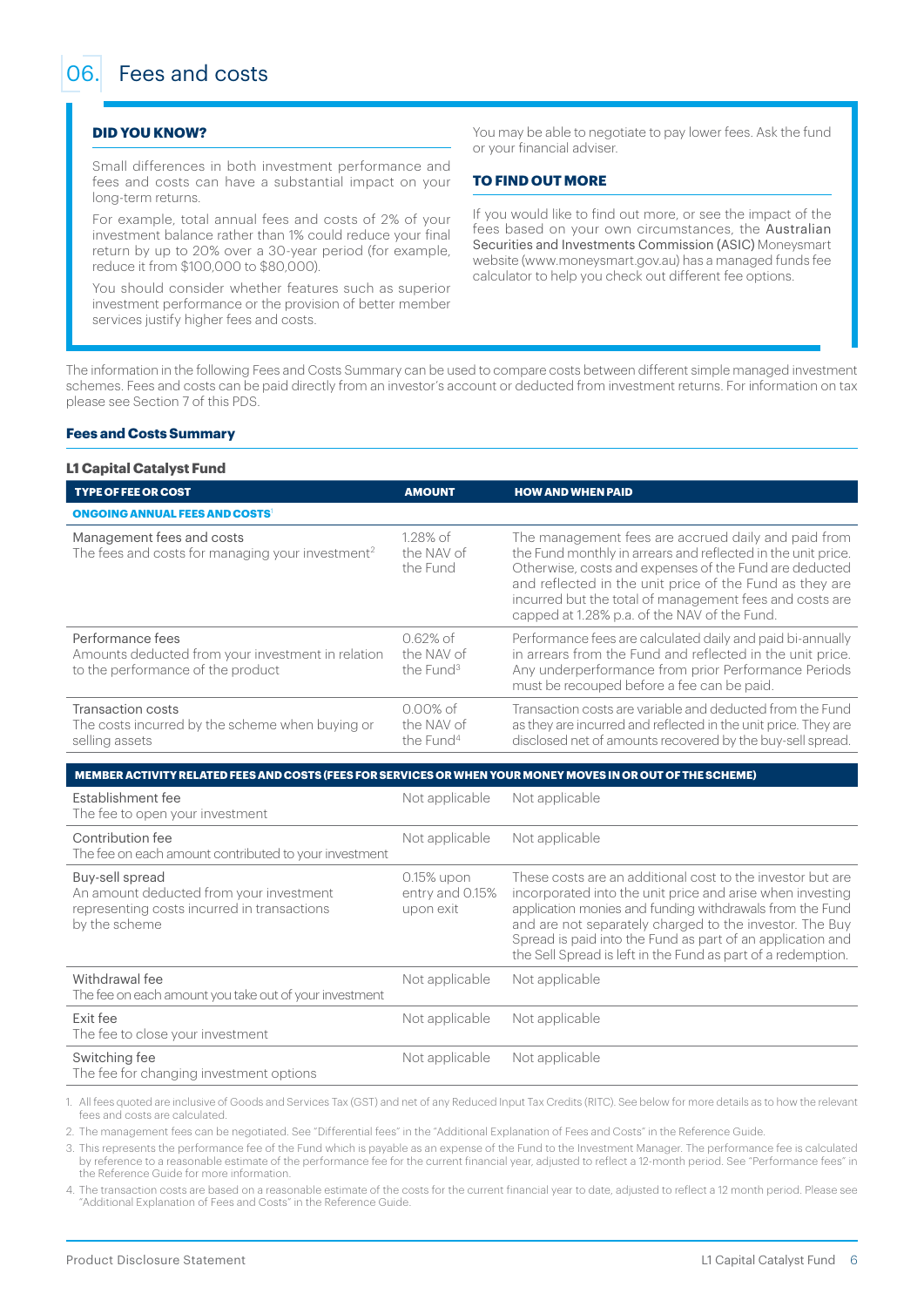# <span id="page-6-0"></span>**6.1 Example of annual fees and costs for the Fund**

This table gives an example of how the ongoing annual fees and costs in the investment option for this product can affect your investment over a 1-year period. You should use this table to compare this product with other products offered by managed investment schemes.

| <b>EXAMPLE - L1 CAPITAL CATALYST FUND</b> |                                                                       |                                                                                                                                                                             |  |  |  |
|-------------------------------------------|-----------------------------------------------------------------------|-----------------------------------------------------------------------------------------------------------------------------------------------------------------------------|--|--|--|
|                                           | <b>BALANCE OF \$50,000 WITH A CONTRIBUTION OF \$5,000 DURING YEAR</b> |                                                                                                                                                                             |  |  |  |
| <b>Contribution Fees</b>                  | Nil                                                                   | For every additional \$5,000 you put in, you will be charged \$0.                                                                                                           |  |  |  |
| PI US<br>Management fees<br>and costs     | 1.28% p.a.                                                            | And, for every \$50,000 you have in the L1 Capital Catalyst Fund you will be charged<br>or have deducted from your investment \$640 each year.                              |  |  |  |
| <b>PLUS</b><br>Performance fees           | $0.62\%$ p.a.                                                         | And, you will be charged or have deducted from your investment \$310 in performance fees<br>each year.                                                                      |  |  |  |
| <b>PLUS</b><br>Transaction costs          | $0.00\%$ p.a.                                                         | And, you will be charged or have deducted from your investment \$0 in transaction costs.                                                                                    |  |  |  |
| Equals<br>Cost of L1 Capital              |                                                                       | If you had an investment of \$50,000 at the beginning of the year and you put in an additional<br>\$5,000 during that year, you would be charged fees and costs of: \$950*. |  |  |  |
| Catalyst Fund                             |                                                                       | What it costs you will depend on the investment option you choose and the fees<br>you negotiate.                                                                            |  |  |  |

Warning: If you have consulted a financial adviser, you may pay additional fees. You should refer to the Statement of Advice or Financial Services Guide provided by your financial adviser in which details of the fees are set out.

ASIC provides a fee calculator on www.moneysmart.gov.au, which you may use to calculate the effects of fees and costs on account balances. The performance fees stated in this table are based on a reasonable estimate of the performance fee for the current financial year, adjusted to reflect a 12-month period. The performance of the Fund for this financial year, and the performance fees, may be higher or lower or not payable in the future. It is not a forecast of the performance of the Fund or the amount of the performance fees in the future.

As a result, the total fees and costs that you are charged may differ from the figures shown in the table.

#### **Can the fees change?**

Yes, all fees can change without investor consent, subject to the maximum fee amounts specified in the Constitution. The current maximum management fee to which Equity Trustees is entitled is 4.00% of the gross asset value of the Fund. However, Equity Trustees does not intend to charge that amount and will generally provide investors with at least 30 days' notice of any proposed increase to the management fees. In most circumstances, the Constitution defines the maximum level that can be charged for fees described in this PDS. Equity Trustees also has the right to recover all reasonable expenses incurred in relation to the proper performance of its duties in managing the Fund and as such these expenses may increase or decrease accordingly, without notice.

#### **Further reading**

You should read the important information in the Reference Guide about fees and costs under the "Additional information on fees and costs" section before making a decision. Go to the Reference Guide which is available at www.L1.com.au. The material relating to these matters may change between the time when you read this PDS and the day when you acquire the product.

# 07. How managed investment schemes are taxed

Warning: Investing in a registered managed investment scheme (such as the Fund) is likely to have tax consequences. You are strongly advised to seek your own professional tax advice about the applicable Australian tax (including income tax, GST and duty) consequences and, if appropriate, foreign tax consequences which may apply to you based on your particular circumstances before investing in the Fund.

The Fund is an Australian resident for tax purposes and does not generally pay tax on behalf of its investors. Australian resident investors are assessed for tax on any income and capital gains generated by the Fund to which they become presently entitled or, where the Fund has made a choice to be an Attribution Managed Investment Trust ("AMIT") and the choice is effective for the income year, are attributed to them.

#### **Further reading**

You should read the important information in the Reference Guide about taxation under the "Taxation" subsection in section 5 titled "Other important information" before making a decision. Go to the Reference Guide which is available at www.eqt.com.au/insto and www.L1.com.au. The material relating to these matters may change between the time when you read this PDS and the day when you acquire the product.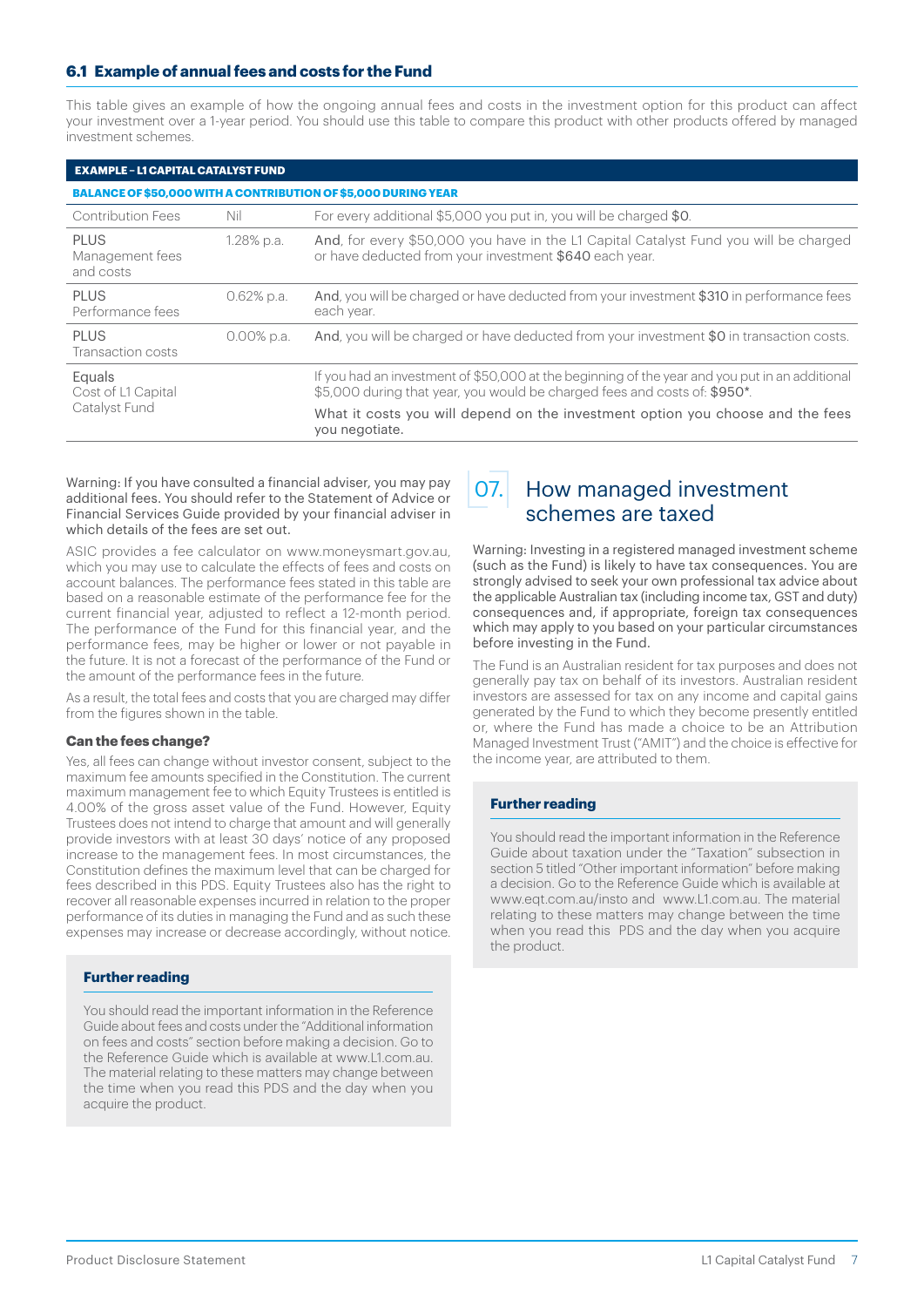<span id="page-7-0"></span>

To invest please complete the Application Form accompanying this PDS, send funds (see details in the Application Form) and your completed Application Form to:

L1 Capital Catalyst Fund c/o Mainstream GPO Box 4968 Sydney NSW 2001

Or by fax to +612 8244 1916 Or by email to L1@Mainstreamgroup.com

Please note that cash and cheques cannot be accepted and all applications must be made in Australian dollars.

#### **8.1 Who can invest?**

Eligible persons (as detailed in the 'About this PDS' section) can invest, however individual investors must be 18 years of age or over. Investors investing through an IDPS should use the application form provided by their IDPS Operator.

#### **8.2 Cooling off period**

If you are a Retail Client who has invested directly in the Fund, you may have a right to a 'cooling off' period in relation to your investment in the Fund for 14 days from the earlier of:

- confirmation of the investment being received; and
- the end of the fifth Business Day after the Units are issued.

A Retail Client may exercise this right by notifying Equity Trustees in writing. A Retail Client is entitled to a refund of their investment adjusted for any increase or decrease in the relevant Application Price between the time we process your application and the time we receive the notification from you, as well as any other tax and other reasonable administrative expenses and transaction costs associated with the acquisition and termination of the investment.

The right of a Retail Client to cool off does not apply in certain limited situations, such as if the issue is made under a distribution reinvestment plan, switching facility or represents additional contributions required under an existing agreement. Also, the right to cool off does not apply to you if you exercise your rights or powers as a Unit holder during the 14 day period. This could include selling part of your investment or switching it to another product.

Indirect Investors should seek advice from their IDPS Operator as to whether cooling off rights apply to an investment in the Fund by the IDPS. The right to cool off in relation to the Fund is not directly available to an Indirect Investor. This is because an Indirect Investor does not acquire the rights of a Unit holder. Rather, an Indirect Investor directs the IDPS Operator to arrange for their monies to be invested in the Fund on their behalf. The terms and conditions of the IDPS Guide or similar type document will govern an Indirect Investor's investment in relation to the Fund and any rights an Indirect Investor may have in this regard.

#### **8.3 Complaints resolution**

Equity Trustees has an established complaints handling process and is committed to properly considering and resolving all complaints. If you have a complaint about your investment, please contact us on:

Phone: 1300 133 472

Post: Equity Trustees Limited GPO Box 2307, Melbourne VIC 3001 Email: compliance@eqt.com.au

We will acknowledge receipt of the complaint within 1 Business Day or as soon as possible after receiving the complaint. We will seek to resolve your complaint as soon as practicable but not more than 30 calendar days after receiving the complaint.

If you are not satisfied with our response to your complaint, you may be able to lodge a complaint with the Australian Financial Complaints Authority ("AFCA").

#### **Contact details are:**

Online: www.afca.org.au Phone: AFCA on 1800 931 678 Email: info@afca.org.au Post: GPO Box 3, Melbourne VIC 3001.

The external dispute resolution body is established to assist you in resolving your complaint where you have been unable to do so with us. However, it's important that you contact us first.

# 09. Other information

## **9.1 Consent**

The Investment Manager has given and, as at the date of this PDS, has not withdrawn:

- its written consent to be named in this PDS as the investment manager of the Fund; and
- its written consent to the inclusion of the statements made about it which are specifically attributed to it, in the form and context in which they appear.

The Investment Manager has not otherwise been involved in the preparation of this PDS or caused or otherwise authorised the issue of this PDS. None of the Investment Manager nor its employees or officers accept any responsibility arising in any way for errors or omissions, other than those statements for which they have provided their written consent to Equity Trustees for inclusion in this PDS.

#### **Further reading**

You should read the important information in the Reference Guide about "Other important information" in section 5 with respect to:

- Your privacy;
- The Constitution<sup>®</sup>
- § Anti-Money Laundering and Counter Terrorism Financing ("AML/CTF");
- § Indirect Investors;
- Information on underlying investments;
- § Foreign Account Tax Compliance Act ("FATCA"); and
- Common Reporting Standard ("CRS");

before making a decision. Go to the Reference Guide which is available at www.eqt.com.au/insto and www.L1.com.au. The material relating to these matters may change between the time when you read this PDS and the day when you acquire the product.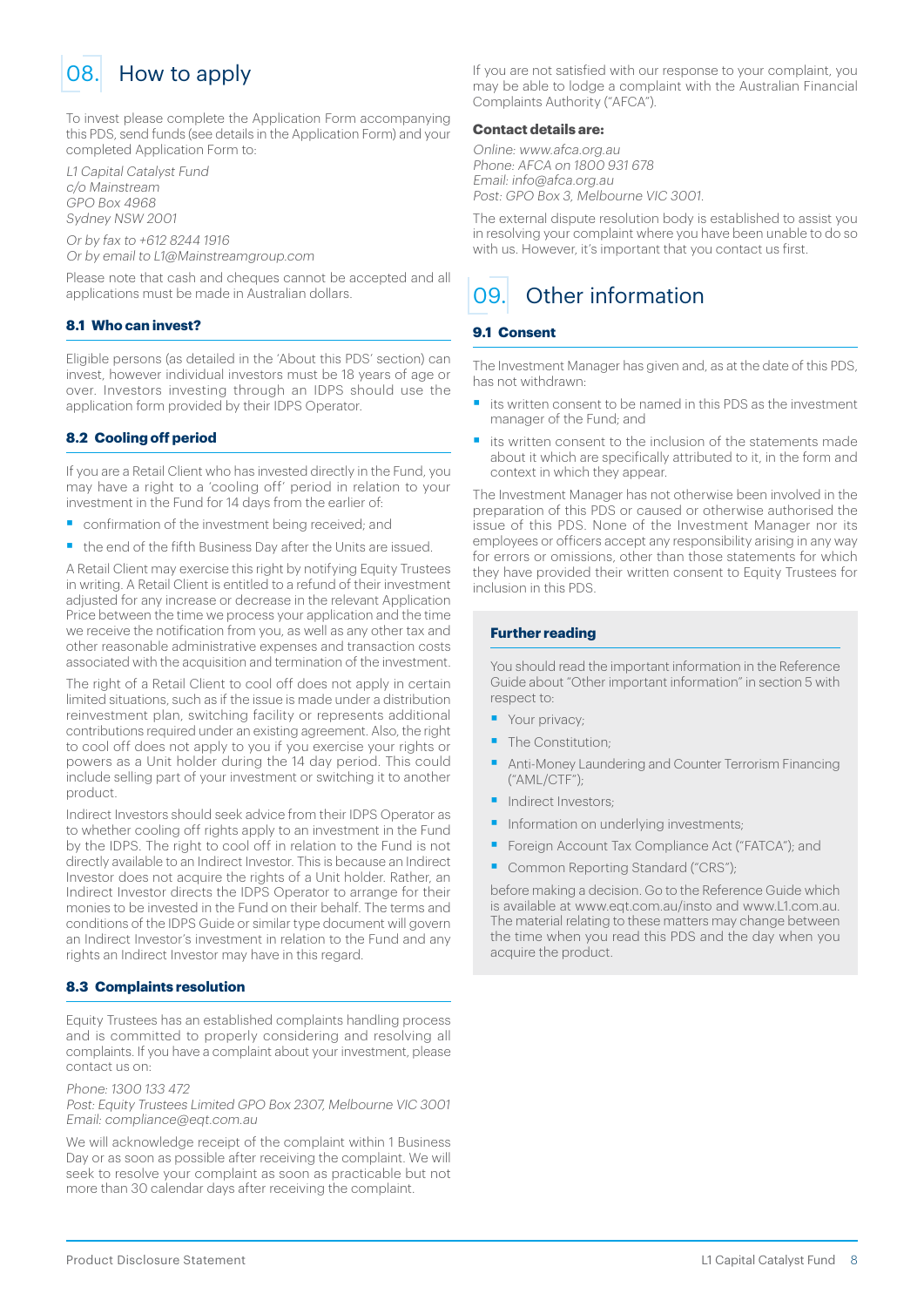<span id="page-8-0"></span>

Level 28, 101 Collins Street Melbourne VIC 3000 Australia Phone +61 3 9286 7000

**[www.L1.com.au](http://www.L1.com.au)**

Please send your completed application to:

L1 Capital Catalyst Fund c/o Mainstream GPO Box 4968, Sydney NSW 2001 Or by fax to +61 2 8244 1916 Or by email to [L1@Mainstreamgroup.com](mailto:L1%40Mainstreamgroup.com?subject=)

# L1 Capital Catalyst Fund Application Form

This application form accompanies the Product Disclosure Statement (PDS) relating to units in the L1 Capital Catalyst Fund, issued by Equity Trustees Limited (ABN 46 004 031 298, AFSL 240975). The PDS contains information about investing in the Fund. You should read the PDS in its entirety before applying.

The law prohibits any person passing this Application Form on to another person unless it is accompanied by a complete PDS.

- If completing by hand, use a black or blue pen and print within the boxes in BLOCK LETTERS, if you make a mistake, cross it out and initial. DO NOT use correction fluid.
- The investor(s) must complete and sign this form.
- Keep a photocopy of your completed Application Form for your records.
- U.S. Persons: This offer is not open to any U.S. Person. Please refer to the PDS/IM for further information.

# Foreign Account Tax Compliance Act (FATCA) and Common Reporting Standard (CRS)

We are required to collect certain information to comply with FATCA and CRS, please ensure you complete section 7.

## If investing with an authorised representative, agent or financial adviser

Please ensure you, your authorised representative, agent and/or financial adviser also complete Section 6.

#### Provide certified copies of your identification documents

Please refer to section 9 on AML/CTF Identity Verification Requirements.

#### Send your documents & make your payment

See section 2 for payment options and where to send your application form.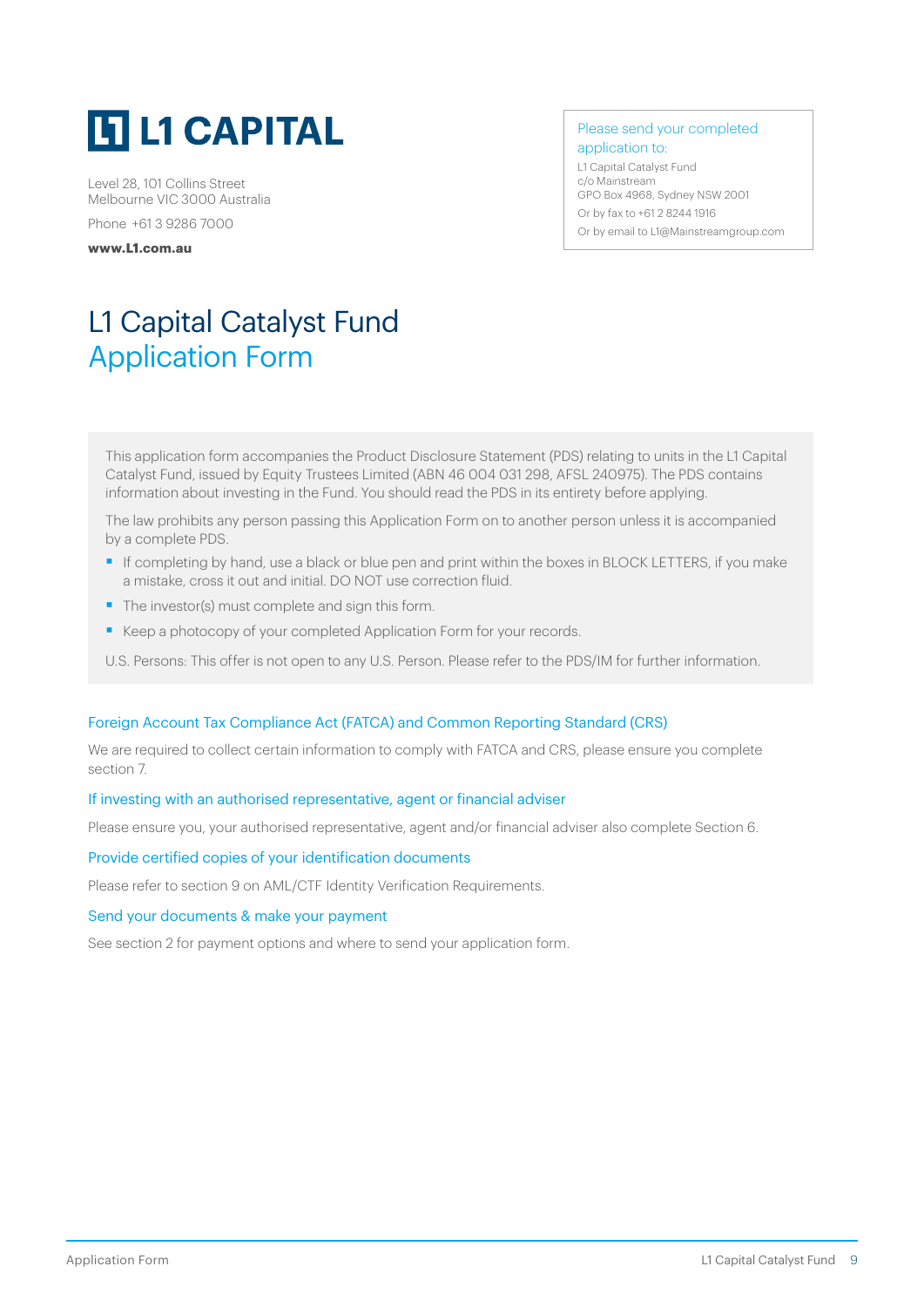# **Section 1: Your Consumer Attributes**

In relation to our Design and Distribution Obligations (DDO) under the Corporations Act, we seek the following information about your attributes as an investor (please tick only 1 box for each question below)

Further information in relation to these questions can be found in the Target Market Determination (TMD) for the Fund. If you wish to access the TMD, please visit<https://www.eqt.com.au/insto/>

| 1. Have you received advice prior to applying to<br>invest in the Fund?<br>I/We have received personal advice in relation<br>to my investment in this Fund<br>I/We have received general advice in relation<br>to my investment in this Fund<br>I/We have not received any advice in relation<br>to my investment in this Fund                                                                                                                                                                                                                  | 5. What is your tolerance for risk?<br>Medium<br>Low<br>Very High<br>High<br>6. What do you anticipate your withdrawal needs<br>may be?<br>Daily<br>Weekly<br>Monthly<br>Quarterly                                                                                                                                                                                                                                                                                                                                                |
|-------------------------------------------------------------------------------------------------------------------------------------------------------------------------------------------------------------------------------------------------------------------------------------------------------------------------------------------------------------------------------------------------------------------------------------------------------------------------------------------------------------------------------------------------|-----------------------------------------------------------------------------------------------------------------------------------------------------------------------------------------------------------------------------------------------------------------------------------------------------------------------------------------------------------------------------------------------------------------------------------------------------------------------------------------------------------------------------------|
| 2. What is your primary investment objective(s)?<br>Capital growth<br>Capital preservation                                                                                                                                                                                                                                                                                                                                                                                                                                                      | Annually or longer                                                                                                                                                                                                                                                                                                                                                                                                                                                                                                                |
| Capital guaranteed<br>Income Distribution<br>3. Please select the intended use of this Fund<br>in your investment portfolio<br>Solution/Standalone (75%-100% of portfolio)<br>Core component (25%-75% of portfolio)<br>Satellite/Small Allocation (<25% of portfolio)<br>4. Please select the Intended investment timeframe<br>Short term (<= 2 years)<br>Medium term (>2 years)                                                                                                                                                                | Please note:<br>Failure to complete the above questions may<br>1.<br>result in your application not being accepted.<br>Acceptance of your application should not be<br>2.<br>taken as a representation or confirmation that an<br>investment in the Fund is, or is likely to be, consistent<br>with your intentions, objectives and needs as<br>indicated in your responses to these questions.<br>For further information on the suitability of this<br>3.<br>product, please refer to your financial adviser<br>and/or the TMD. |
| Long term (>8 years)                                                                                                                                                                                                                                                                                                                                                                                                                                                                                                                            |                                                                                                                                                                                                                                                                                                                                                                                                                                                                                                                                   |
| Section 1.2: Are you an existing investor in the fund/trust and wish to add to your investment?                                                                                                                                                                                                                                                                                                                                                                                                                                                 |                                                                                                                                                                                                                                                                                                                                                                                                                                                                                                                                   |
| Do you have an existing investment in the Fund/Trust and the information provided remains current and correct?<br>Yes, if you can tick both of the boxes below,<br>complete Sections 2 and 8<br>I/We confirm there are no changes to our<br>identification documents previously provided<br>and that these remain current and valid<br>I/We confirm there have been no changes<br>to our FATCA or CRS status<br>Existing investor number:<br>If there have been changes in your identification<br>documents or FATCA/CRS status since your last | No, please complete sections relevant to you as<br>indicated below·<br>Investor Type:<br>Individuals/Joint: complete section 2, 3, 6<br>(if applicable), $7, 8 & 9$<br>Companies: complete section 2, 4, 6<br>(if applicable), 7, 8 & 9<br>Custodians on behalf of underlying clients:<br>complete section 2, 4, 5, 5.1, 6 (if applicable), 7, 8 & 9<br>Trusts/superannuation funds:<br>• with an individual trustee - complete sections                                                                                          |

listed above, please contact Equity Trustees.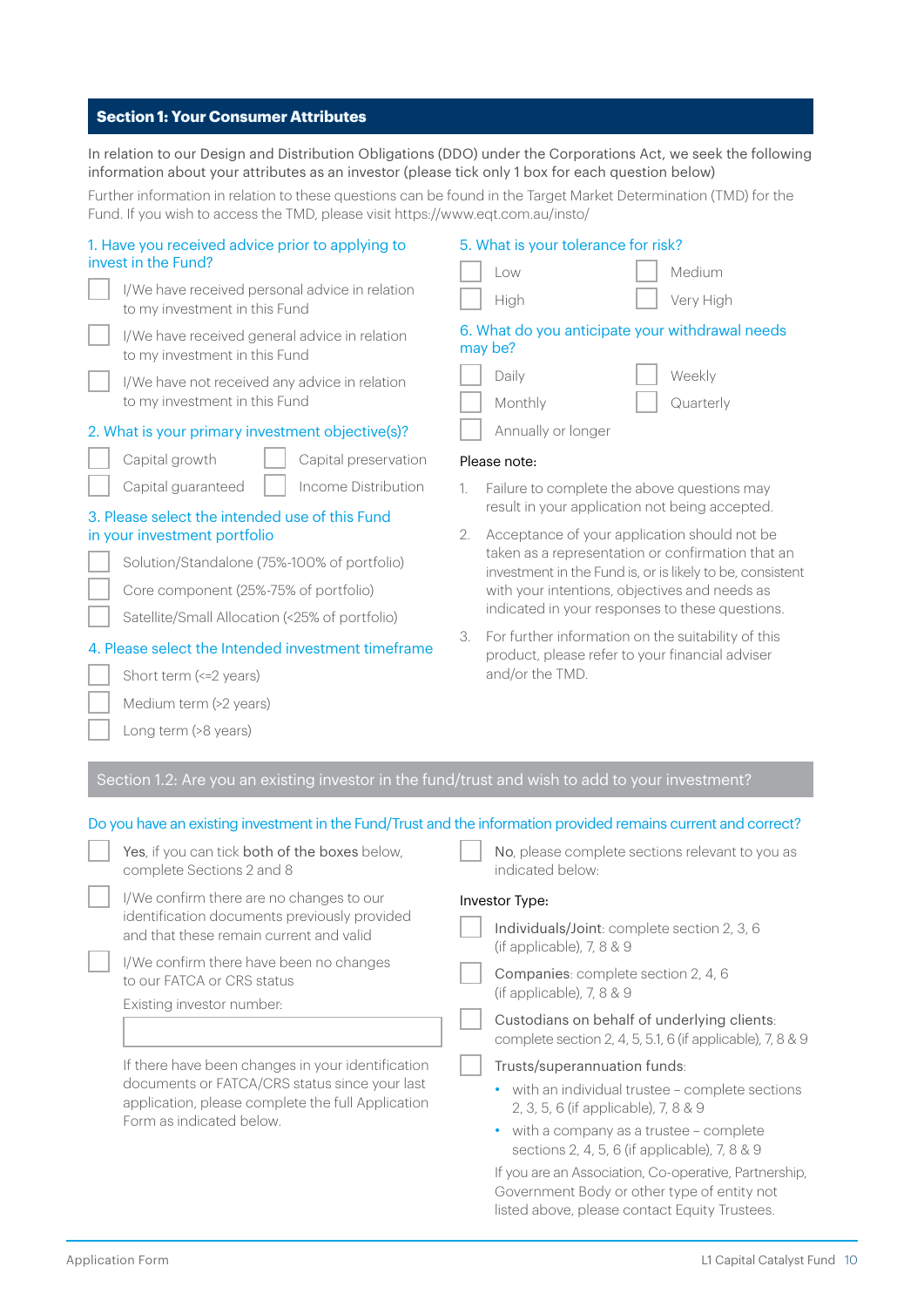# **Section 2: Investment Details**

| Investment to be held in the name(s) of (must include<br>name(s) of investor(s))<br>Postal address<br>Suburb<br>State<br>Postcode<br>Country                                                                                                                                                                                                                                                                                                                                                                                         | Investor bank details<br>For withdrawals and distributions (if applicable),<br>these must match the investor(s)' name and must<br>be an AUD-denominated bank account with an<br>Australian domiciled bank.<br>Financial institution name and branch location<br><b>BSB</b> number |
|--------------------------------------------------------------------------------------------------------------------------------------------------------------------------------------------------------------------------------------------------------------------------------------------------------------------------------------------------------------------------------------------------------------------------------------------------------------------------------------------------------------------------------------|-----------------------------------------------------------------------------------------------------------------------------------------------------------------------------------------------------------------------------------------------------------------------------------|
| Email address                                                                                                                                                                                                                                                                                                                                                                                                                                                                                                                        | Account number<br>Account name                                                                                                                                                                                                                                                    |
| Contact no.                                                                                                                                                                                                                                                                                                                                                                                                                                                                                                                          |                                                                                                                                                                                                                                                                                   |
| Fund/Trust Name<br>L1 Capital Catalyst Fund                                                                                                                                                                                                                                                                                                                                                                                                                                                                                          | Payment method<br>Direct credit - pay to:<br>Bank Name & Address (including Country):                                                                                                                                                                                             |
| <b>APIR Code</b><br>Application Amount (AUD)<br>ETL1293AU<br>$\frac{1}{2}$<br><b>Distribution Instructions</b><br>If you do not select a distribution option, we will<br>automatically reinvest your distribution. If you select cash,<br>please ensure you provide your bank details below.<br>Reinvest distributions if you select this option your<br>distribution will be reinvested in the Fund/Trust<br>Pay distributions to the bank if you select this<br>option your distribution will be paid to the bank<br>account below | ANZ<br><b>Account Name:</b><br>Mainstream ACF L1 Capital Catalyst Fund<br><b>BIC/SWIFT:</b><br>ANZBAU3M<br><b>BSB Number:</b><br>$012 - 003$<br><b>Account Number:</b><br>838366698<br>Reference:<br><b>Investor Name</b>                                                         |
| Source of investment<br>Please indicate the source of the investment amount (e.g. retirement savings, employment income):                                                                                                                                                                                                                                                                                                                                                                                                            |                                                                                                                                                                                                                                                                                   |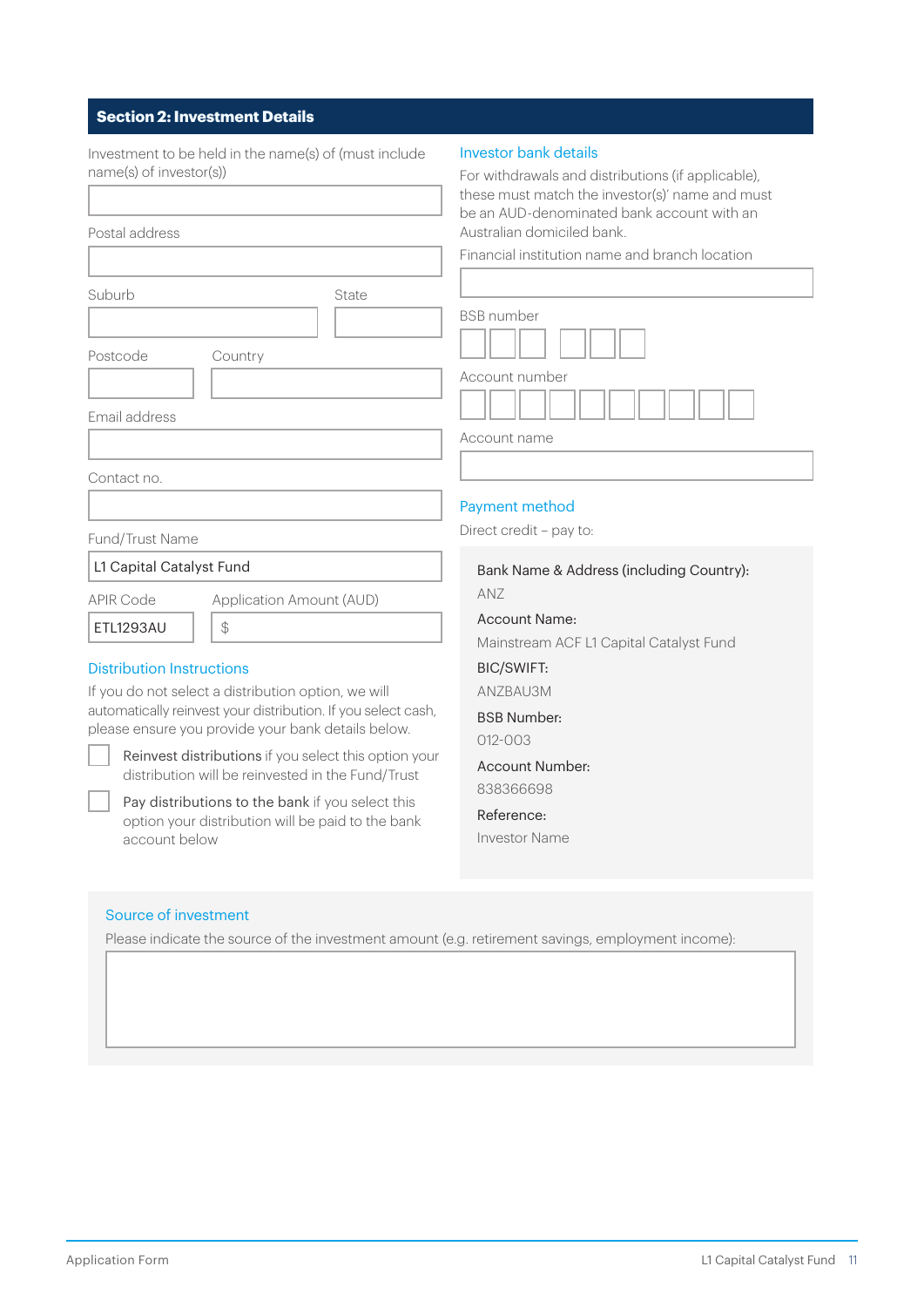# **Section 3: Investor Details – Individuals/Joint**

Please complete if you are investing individually, jointly or you are an individual or joint trustee.

# See Group A AML/CTF Identity Verification Requirements in Section 9

## Investor 1

# Investor 2

| First name(s)<br>Title<br>Surname                                                                                                                                                                                                                                                                                 | First name(s)<br>Title<br>Surname                                                                                                                                                                                                                                                                                                                                                                            |  |
|-------------------------------------------------------------------------------------------------------------------------------------------------------------------------------------------------------------------------------------------------------------------------------------------------------------------|--------------------------------------------------------------------------------------------------------------------------------------------------------------------------------------------------------------------------------------------------------------------------------------------------------------------------------------------------------------------------------------------------------------|--|
| Residential address (not a PO Box/RMB/Locked Bag)                                                                                                                                                                                                                                                                 | Residential address (not a PO Box/RMB/Locked Bag)                                                                                                                                                                                                                                                                                                                                                            |  |
| Suburb<br>State                                                                                                                                                                                                                                                                                                   | Suburb<br>State                                                                                                                                                                                                                                                                                                                                                                                              |  |
| Postcode<br>Country                                                                                                                                                                                                                                                                                               | Postcode<br>Country                                                                                                                                                                                                                                                                                                                                                                                          |  |
| Email address                                                                                                                                                                                                                                                                                                     | Email address                                                                                                                                                                                                                                                                                                                                                                                                |  |
| (Statements will be sent to this address, unless you<br>elect otherwise in Section 6)<br>Contact no.                                                                                                                                                                                                              | (Statements will be sent to this address, unless you<br>elect otherwise in Section 6)<br>Contact no.                                                                                                                                                                                                                                                                                                         |  |
| Date of birth (DD/MM/YYYY)                                                                                                                                                                                                                                                                                        | Date of birth (DD/MM/YYYY)                                                                                                                                                                                                                                                                                                                                                                                   |  |
| Tax File Number* - or exemption code<br>Country of birth                                                                                                                                                                                                                                                          | Tax File Number* - or exemption code<br>Country of birth                                                                                                                                                                                                                                                                                                                                                     |  |
|                                                                                                                                                                                                                                                                                                                   |                                                                                                                                                                                                                                                                                                                                                                                                              |  |
| Occupation                                                                                                                                                                                                                                                                                                        | Occupation                                                                                                                                                                                                                                                                                                                                                                                                   |  |
| Does the investor named above hold a prominent<br>public position or function in a government body (local,<br>state, territory, national or foreign) or in an international<br>organisation or are you an immediate family member<br>or a business associate of such a person?<br>No<br>Yes, please give details: | If there are more than 2 registered owners,<br>please provide details as an attachment.<br>Does the investor named above hold a prominent<br>public position or function in a government body<br>(local, state, territory, national or foreign) or in an<br>international organisation or are you an immediate family<br>member or a business associate of such a person?<br>No<br>Yes, please give details: |  |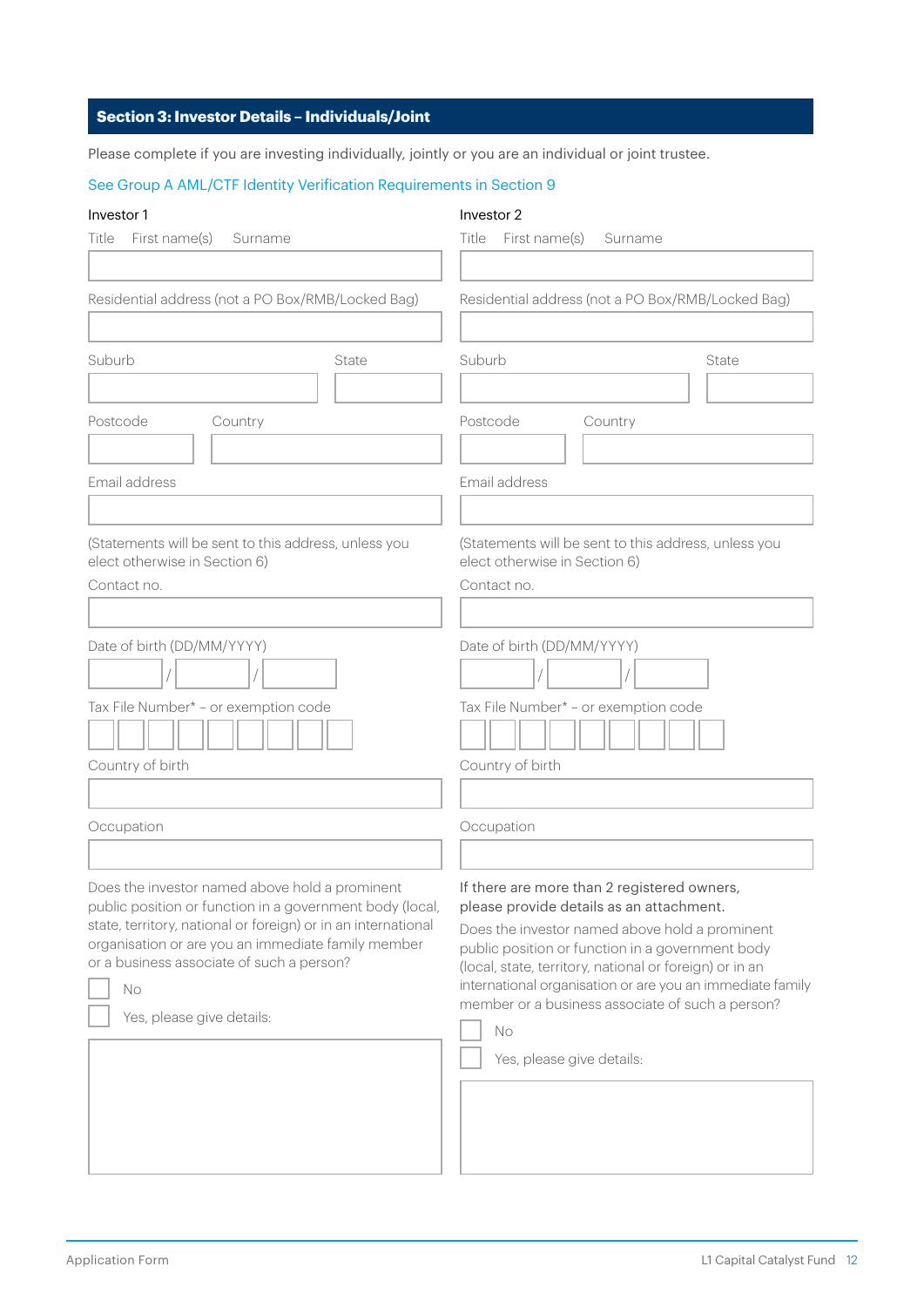# **Section 4: Investor Details – Companies/Corporate Trustee**

Please complete if you are investing for a company or where the company is acting as trustee.

#### See Group B AML/CTF Identity Verification Requirements in Section 9

Full company name (as registered with ASIC or relevant foreign registered body)

#### Principal place of business

| Registered office address<br>(not a PO Box/RMB/Locked Bag)                                           |       |
|------------------------------------------------------------------------------------------------------|-------|
|                                                                                                      |       |
| Suburb                                                                                               | State |
|                                                                                                      |       |
| Postcode<br>Country                                                                                  |       |
|                                                                                                      |       |
| Australian Company Number                                                                            |       |
| Tax File Number* - or exemption code                                                                 |       |
|                                                                                                      |       |
| Australian Business Number* (if registered in Australia)<br>or equivalent foreign company identifier |       |

#### Contact Person

| Title First name(s) Surname |  |
|-----------------------------|--|
|                             |  |
| Email address               |  |
|                             |  |

(Statements will be sent to this address, unless you elect otherwise in Section 6)

Contact no.

If the principal place of business is the same as the registered office street address, state 'As above' below. Otherwise provide address details. For foreign companies registered with ASIC please provide a local agent name and address if you do not have a principal place of business in Australia.

Principal Place of Business Address (not a PO Box/ RMB/Locked Bag)

| Suburb   |         | State |
|----------|---------|-------|
|          |         |       |
| Postcode | Country |       |
|          |         |       |

# Registration details

Name of regulatory body

Identification number (e.g. ARBN)

## Controlling Persons, Directors and Beneficial Owners

All beneficial owners who own, hold or control either directly or indirectly 25% or more of the issued capital of a proprietary or private company that is not regulated, i.e. does not have an AFSL or ACLN, etc., will need to provide Group A AML/CTF Identity Verification Requirements specified in Section 9. In the case of an unregulated public company not listed on a securities exchange, provide the details of the senior managing official(s) as controlling person(s) (e.g. managing director, senior executive(s), etc. who is/are authorised to sign on the company's behalf, and make policy, operational and financial decisions) in the following sections. All proprietary and private companies, whether regulated or unregulated, must provide the names of all of the directors.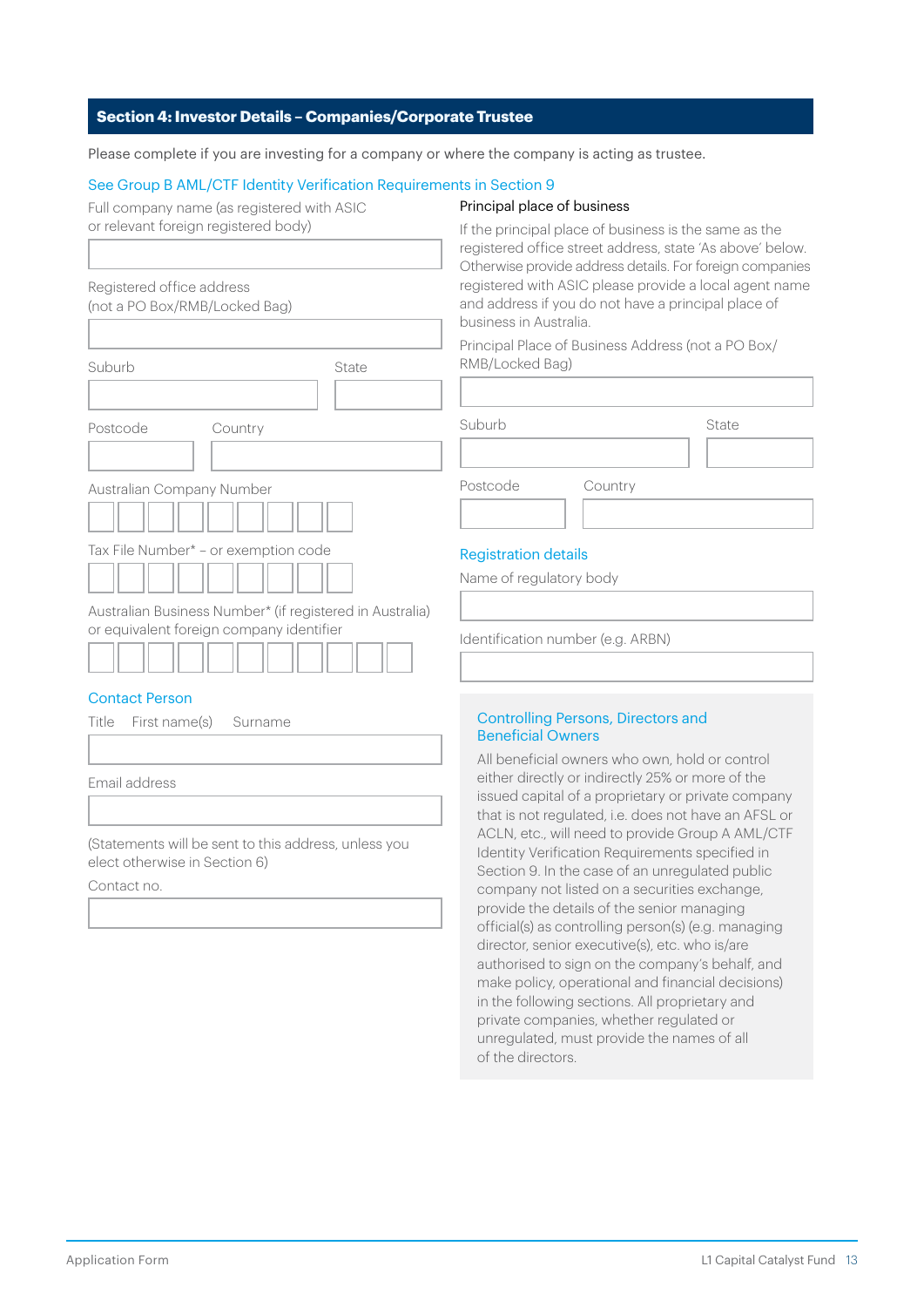| Names of the Directors of a Proprietary or Private<br>Company whether regulated or unregulated | Does the beneficial owner named above hold a prominent<br>public position or function in a government body (local,<br>state, territory, national or foreign) or in an international<br>organisation or are you an immediate family member or<br>a business associate of such a person? |  |
|------------------------------------------------------------------------------------------------|----------------------------------------------------------------------------------------------------------------------------------------------------------------------------------------------------------------------------------------------------------------------------------------|--|
| 2                                                                                              | No                                                                                                                                                                                                                                                                                     |  |
|                                                                                                | Yes, please give details:                                                                                                                                                                                                                                                              |  |
| 3                                                                                              | Select:                                                                                                                                                                                                                                                                                |  |
|                                                                                                | Beneficial owner 2 of an unregulated proprietary<br>or private company; or                                                                                                                                                                                                             |  |
| 4                                                                                              | Senior Managing Official of an unregulated,<br>unlisted, public (e.g. Limited) company                                                                                                                                                                                                 |  |
| If there are more than 4 directors, please write the<br>other names below.                     | First name(s)<br>Title<br>Surname                                                                                                                                                                                                                                                      |  |
| Names of the Beneficial Owners or<br><b>Senior Managing Official(s)</b>                        | Residential address (not a PO Box/RMB/Locked Bag)                                                                                                                                                                                                                                      |  |
| Select:<br>Beneficial owner 1 of an unregulated proprietary<br>or private company; or          | Suburb<br>State                                                                                                                                                                                                                                                                        |  |
| Senior Managing Official of an unregulated,<br>unlisted, public (e.g. Limited) company         | Postcode<br>Country                                                                                                                                                                                                                                                                    |  |
| First name(s)<br>Title<br>Surname                                                              | Date of birth (DD/MM/YYYY)                                                                                                                                                                                                                                                             |  |
| Residential address (not a PO Box/RMB/Locked Bag)                                              |                                                                                                                                                                                                                                                                                        |  |
|                                                                                                | Does the beneficial owner named above hold a                                                                                                                                                                                                                                           |  |
| Suburb<br>State                                                                                | prominent public position or function in a government<br>body (local, state, territory, national or foreign) or in an<br>international organisation or are you an immediate<br>family member or a business associate of such a person?                                                 |  |
| Postcode<br>Country                                                                            | No                                                                                                                                                                                                                                                                                     |  |
|                                                                                                | Yes, please give details:                                                                                                                                                                                                                                                              |  |
| Date of birth (DD/MM/YYYY)                                                                     | If there are more than 2 beneficial owners or<br>managing officials, please copy and complete this<br>page for the other persons or alternatively, provide                                                                                                                             |  |

the additional details as an attachment.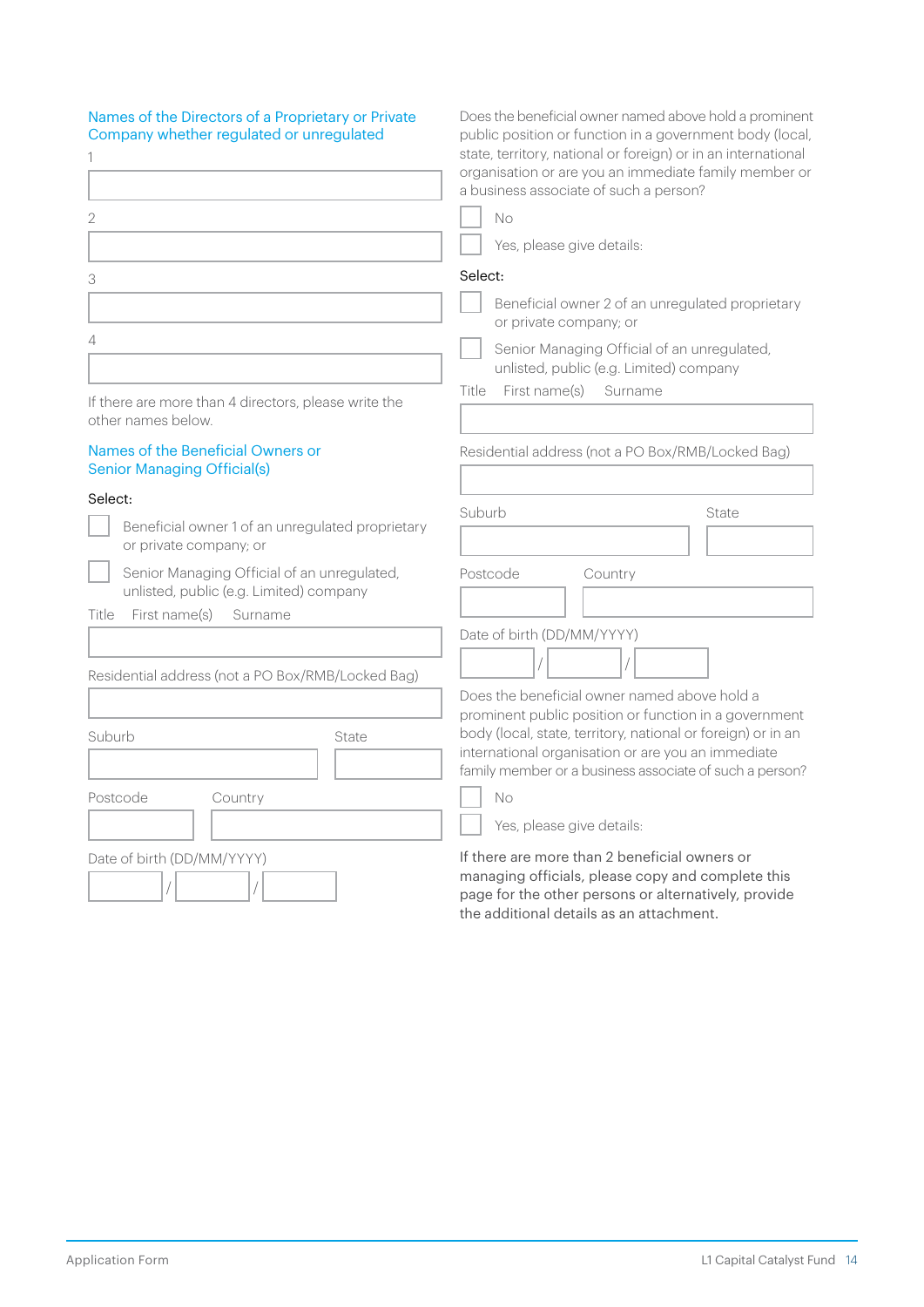# **Section 5: Investor Details – Trusts/Superannuation Funds**

Please complete if you are investing for a trust or superannuation fund.

# See Group C AML/CTF Identity Verification Requirements in section 9

| Full name of trust or superannuation fund                                                                  | Beneficiaries of an unregulated trust                                                                                                                                                                                                                                                                        |
|------------------------------------------------------------------------------------------------------------|--------------------------------------------------------------------------------------------------------------------------------------------------------------------------------------------------------------------------------------------------------------------------------------------------------------|
|                                                                                                            | Please provide details below of any beneficiaries<br>who directly or indirectly are entitled to an interest<br>of 25% or more of the trust.                                                                                                                                                                  |
| Full name of business (if any)                                                                             |                                                                                                                                                                                                                                                                                                              |
|                                                                                                            |                                                                                                                                                                                                                                                                                                              |
| Country where established                                                                                  | $\overline{2}$                                                                                                                                                                                                                                                                                               |
|                                                                                                            |                                                                                                                                                                                                                                                                                                              |
| Australian Business Number* (if obtained)                                                                  |                                                                                                                                                                                                                                                                                                              |
|                                                                                                            | 3                                                                                                                                                                                                                                                                                                            |
| Tax File Number* - or exemption code                                                                       | 4                                                                                                                                                                                                                                                                                                            |
|                                                                                                            |                                                                                                                                                                                                                                                                                                              |
| Trustee details - How many trustees are there?<br>Individual trustee(s) - complete Section 3 -             | If there are no beneficiaries of the trust, describe<br>the class of beneficiary (e.g. the name of the<br>family group, class of unit holders, the charitable<br>purpose or charity name):                                                                                                                   |
| Investor details - Individuals/Joint                                                                       |                                                                                                                                                                                                                                                                                                              |
| Company trustee(s) - complete Section 4 -<br>Investor details - Companies/Corporate Trustee                | Settlor details                                                                                                                                                                                                                                                                                              |
| Combination - trustee(s) to complete each<br>relevant section                                              | Please provide the full name and last known address<br>of the settlor of the trust where the initial asset<br>contribution to the trust was greater than \$10,000.                                                                                                                                           |
| <b>Type of Trust</b><br>Registered Managed Investment Scheme<br>Australian Registered Scheme Number (ARSN) | This information is not required if the initial<br>asset contribution was less than \$10,000;<br>and/or                                                                                                                                                                                                      |
|                                                                                                            | This information is not required if the settlor<br>is deceased                                                                                                                                                                                                                                               |
| Regulated Trust (including self-managed<br>superannuation funds and registered charities                   | Settlor's full name and last known address                                                                                                                                                                                                                                                                   |
| that are trusts)                                                                                           |                                                                                                                                                                                                                                                                                                              |
| Name of Regulator (e.g. ASIC, APRA, ATO, ACNC)                                                             |                                                                                                                                                                                                                                                                                                              |
|                                                                                                            | Beneficial owners of an unregulated trust                                                                                                                                                                                                                                                                    |
| Registration/Licence details or ABN                                                                        |                                                                                                                                                                                                                                                                                                              |
|                                                                                                            | Please provide details below of any beneficial                                                                                                                                                                                                                                                               |
| Other Trust (unregulated)<br>Please describe                                                               | owner of the trust. A beneficial owner is any<br>individual who directly or indirectly has a 25% or<br>greater interest in the trust or is a person who<br>exerts control over the trust. This includes the<br>appointer of the trust who holds the power to<br>appoint or remove the trustees of the trust. |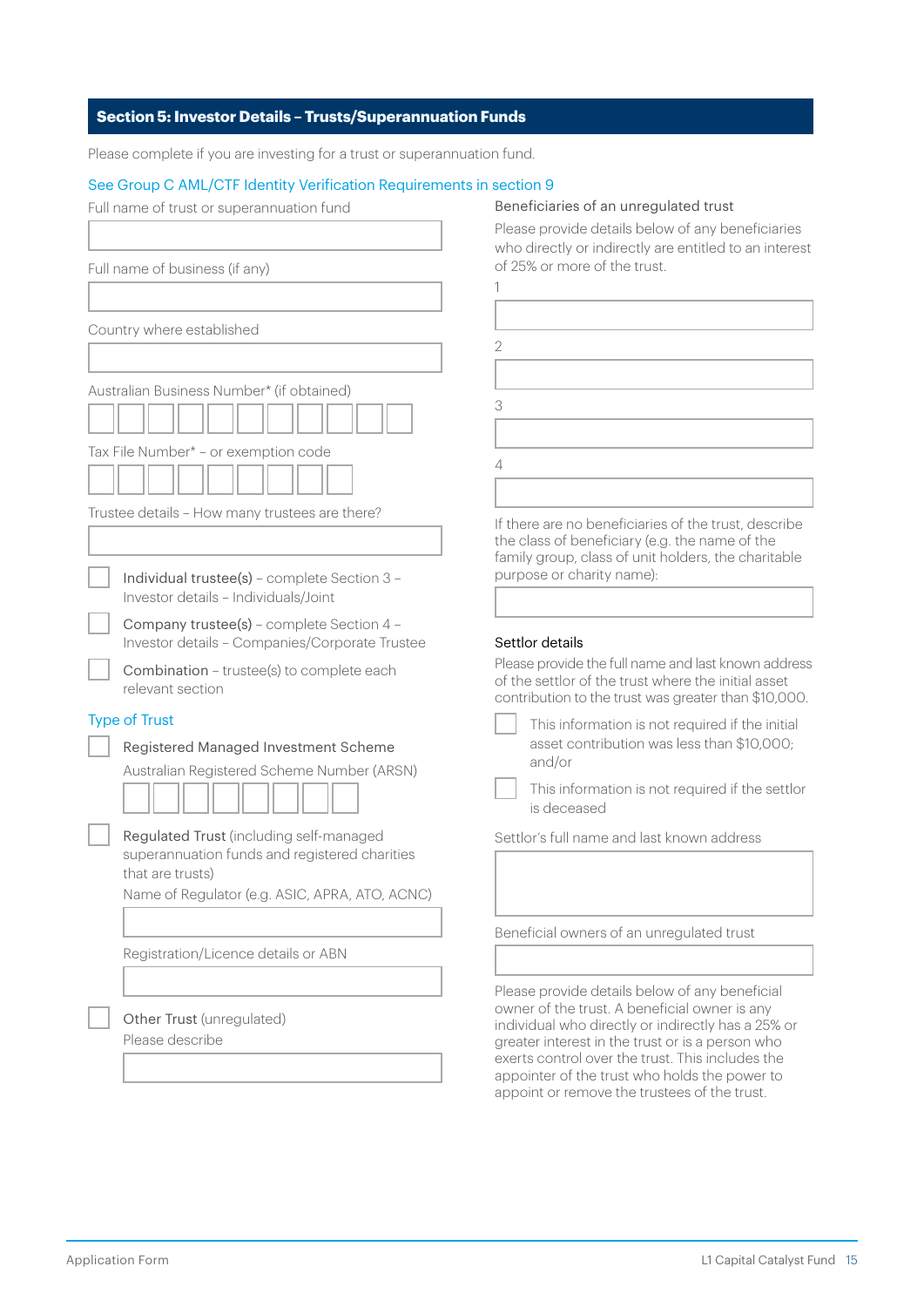| <b>Beneficial owner 1 or Controlling Person 1</b>                                                     | Beneficial owner 2 or Controlling Person 2                                                                                |  |
|-------------------------------------------------------------------------------------------------------|---------------------------------------------------------------------------------------------------------------------------|--|
| Select:                                                                                               | Select:                                                                                                                   |  |
| Beneficial owner 1: or                                                                                | Beneficial owner 2; or                                                                                                    |  |
| Controlling Person - What is the role,<br>e.g. Appointer:                                             | Controlling Person - What is the role,<br>e.g. Appointer:                                                                 |  |
|                                                                                                       |                                                                                                                           |  |
| First name(s)<br>Title<br>Surname                                                                     | First name(s)<br>Title<br>Surname                                                                                         |  |
|                                                                                                       |                                                                                                                           |  |
| Residential address (not a PO Box/RMB/Locked Bag)                                                     | Residential address (not a PO Box/RMB/Locked Bag)                                                                         |  |
|                                                                                                       |                                                                                                                           |  |
| Suburb<br>State                                                                                       | Suburb<br>State                                                                                                           |  |
|                                                                                                       |                                                                                                                           |  |
| Postcode<br>Country                                                                                   | Postcode<br>Country                                                                                                       |  |
|                                                                                                       |                                                                                                                           |  |
| Date of birth (DD/MM/YYYY)                                                                            | Date of birth (DD/MM/YYYY)                                                                                                |  |
|                                                                                                       |                                                                                                                           |  |
| Does the beneficial owner named above hold a<br>prominent public position or function in a government | If there are more than 2 beneficial owners, please<br>provide details as an attachment.                                   |  |
| body (local, state, territory, national or foreign)                                                   | Does the beneficial owner named above hold a                                                                              |  |
| or in an international organisation or are you an                                                     | prominent public position or function in a government                                                                     |  |
| immediate family member or a business associate<br>of such a person?                                  | body (local, state, territory, national or foreign) or in an<br>international organisation or are you an immediate family |  |
| No                                                                                                    | member or a business associate of such a person?                                                                          |  |
| Yes, please give details:                                                                             | <b>No</b>                                                                                                                 |  |
|                                                                                                       | Yes, please give details:                                                                                                 |  |
|                                                                                                       |                                                                                                                           |  |

All beneficial owners will need to provide Group A AML/CTF Identity Verification Requirements in Section 9

If there are more than 2 beneficial owners or controlling persons, please copy and complete this page for the other persons or alternatively, provide the additional details as an attachment.

# Section 5.1: Custodian Attestation: Chapter 4, Parts 4.4.18 and 4.4.19 of the AML/CTF Rules

If you are a Company completing this Application Form on behalf of an individual, another company, a trust or other entity, in a Custodial capacity, please complete this section.

In accordance with Chapter 4, part 4.4.19 (1)(a) to (d) of the AML/CTF Rules, does the Custodian meet the definition (see 'Section 10 – Glossary') of a Custodian?

In accordance with Chapter 4, part 4.4.19 (e) of the AML/CTF Rules, do you, in your capacity as Custodian attest that prior to requesting this designated service from Equity Trustees, it has carried out and will continue to carry out, all applicable customer identification procedures on the underlying account holder named or to be named in the Fund's register, including conducting ongoing customer due diligence requirements in accordance with Chapter 15 of the AML/CTF Rules?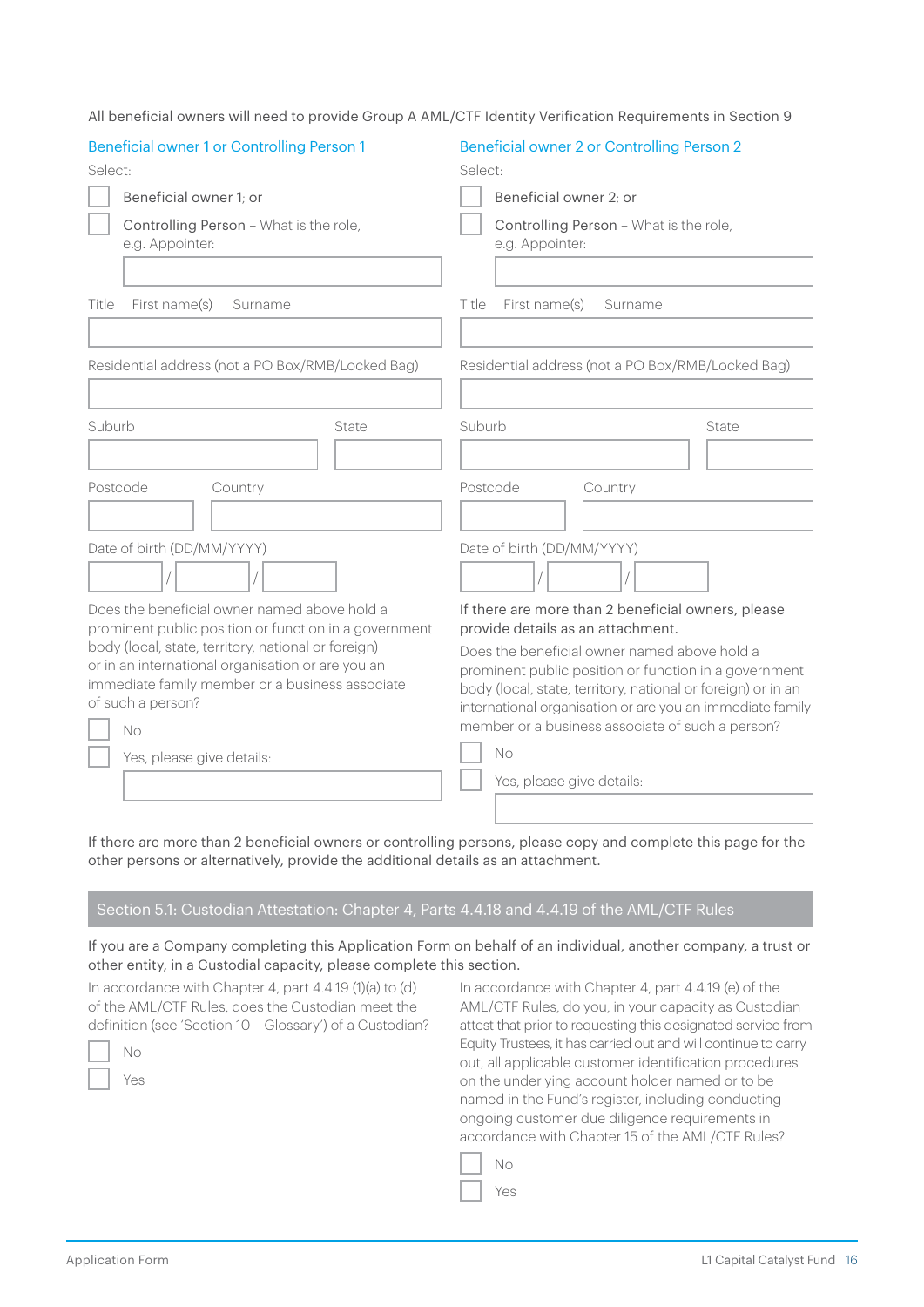If you answered YES to all of the above questions, then Equity Trustees is able to apply the Chapter 4, part 4.4 Custodian rules to this account and will rely upon the customer due diligence conducted by the Custodian on the underlying account holder named or to be named in the Fund's register.

If requested to do so at any time after the provision of this designated service, the Custodian agrees to honour any reasonable request made by Equity Trustees for information or evidence about the underlying account holder in order to allow Equity Trustees to meet its obligations under the AML/CTF Act.

| ī |
|---|
| × |

Excepting the below circumstances where the custodian answered NO or did not complete any of the above questions, no other information about the underlying account holder is required to be collected.

However, further information about you as the Custodian and as a company is required to be collected and verified as required by the AML/CTF rules. Please complete the rest of this form for the Custodian.

#### Excepting circumstances:

If you answered NO or did not complete any of the above questions, then we are unable to apply the Chapter 4, part 4.4 Custodian rules to this application. We are therefore obligated to conduct full Know Your Client procedures on the underlying account holder named or to be named in the Fund's register including any named nominee, as well as the trustees, beneficial owners and controlling persons of the underlying named account in addition to the Custodian. Therefore, please complete the relevant forms and provide identity documents for all parties connected to this account.

## **Section 6: Authorised Representative, Agent and/or Financial Adviser**

Please complete if you are appointing an authorised representative, agent and/or financial adviser.

#### See Group D AML/CTF Identity Verification Requirements in Section 9

| I am an authorised representative or agent as |  |
|-----------------------------------------------|--|
| nominated by the investor(s)                  |  |

You must attach a valid authority such as Power of Attorney, guardianship order, grant of probate, appointment of bankruptcy, etc. that is a certified copy. The document must be current and complete, signed by the investor or a court official and permits the authorised representative or agent to transact on behalf of the investor.

Full name of authorised representative or agent

Role held with investor(s)

Signature Date

I am a financial adviser as nominated by the investor Name of adviser

AFSL number

Dealer group

| Postage address |                                                |
|-----------------|------------------------------------------------|
| Suburb          | State                                          |
|                 |                                                |
| Postcode        | Country                                        |
| Email address   |                                                |
| Contact no.     |                                                |
|                 | Financial Advice (only complete if applicable) |

## Financial Adviser Declaration

I/We hereby declare that I/we are not a US Person as defined in the PDS/IM

I/We hereby declare that the investor is not a US Person as defined in the PDS/IM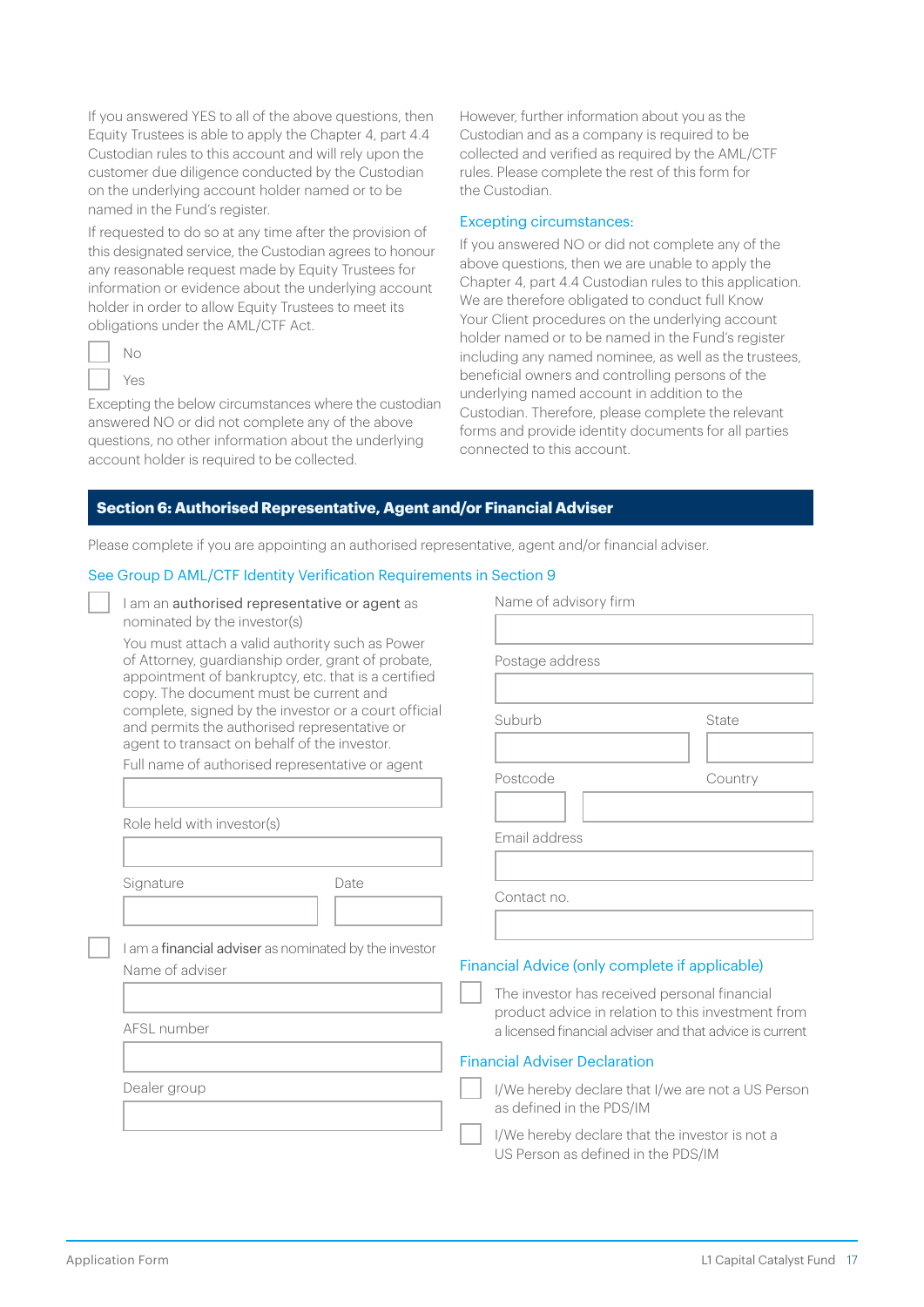| I/We have completed an appropriate Customer<br>Identification Procedure (CIP) on this investor<br>which meets the requirements (per type of<br>investor) set out above<br>I/We have attached the relevant CIP documents<br>Signature<br>Date<br>Access to information<br>Unless you elect otherwise, your authorised<br>representative, agent and/or financial adviser<br>will also be provided access to your investment<br>information and/or receive copies of statements<br>and transaction confirmations. | By appointing an authorised representative, agent and/or<br>financial adviser you acknowledge that you have read<br>and agreed to the terms and conditions in the PDS/IM<br>relating to such appointment.<br>Please tick this box if you DO NOT want your<br>authorised representative, agent and/or financial<br>adviser to have access to information about<br>your investment<br>Please tick this box if you DO NOT want copies<br>of statements and transaction confirmations sent<br>to your authorised representative, agent and/or<br>financial adviser<br>Please tick this box if you want statements<br>and transaction confirmations sent ONLY to<br>your authorised representative, agent and/or<br>financial adviser |
|----------------------------------------------------------------------------------------------------------------------------------------------------------------------------------------------------------------------------------------------------------------------------------------------------------------------------------------------------------------------------------------------------------------------------------------------------------------------------------------------------------------|----------------------------------------------------------------------------------------------------------------------------------------------------------------------------------------------------------------------------------------------------------------------------------------------------------------------------------------------------------------------------------------------------------------------------------------------------------------------------------------------------------------------------------------------------------------------------------------------------------------------------------------------------------------------------------------------------------------------------------|
| Section 7: Foreign Account Tax Compliance Act (FATCA), Common Reporting Standard (CRS)<br>Self-Certification Form - All investors must complete<br>Sub-Section I: Individuals                                                                                                                                                                                                                                                                                                                                  |                                                                                                                                                                                                                                                                                                                                                                                                                                                                                                                                                                                                                                                                                                                                  |
| Please fill this Sub-Section I only if you are an individual. If you are an entity, please fill Sub-Section II.                                                                                                                                                                                                                                                                                                                                                                                                |                                                                                                                                                                                                                                                                                                                                                                                                                                                                                                                                                                                                                                                                                                                                  |
| 1. Are you a US tax resident (e.g. US citizen or US resident)?                                                                                                                                                                                                                                                                                                                                                                                                                                                 | If no TIN available enter Reason A, B or C                                                                                                                                                                                                                                                                                                                                                                                                                                                                                                                                                                                                                                                                                       |
| Yes: provide your US Taxpayer Identification                                                                                                                                                                                                                                                                                                                                                                                                                                                                   | 1                                                                                                                                                                                                                                                                                                                                                                                                                                                                                                                                                                                                                                                                                                                                |
| Number (TIN) and continue to question 2                                                                                                                                                                                                                                                                                                                                                                                                                                                                        |                                                                                                                                                                                                                                                                                                                                                                                                                                                                                                                                                                                                                                                                                                                                  |
| Investor 1                                                                                                                                                                                                                                                                                                                                                                                                                                                                                                     | $\overline{2}$                                                                                                                                                                                                                                                                                                                                                                                                                                                                                                                                                                                                                                                                                                                   |
|                                                                                                                                                                                                                                                                                                                                                                                                                                                                                                                | Investor 2                                                                                                                                                                                                                                                                                                                                                                                                                                                                                                                                                                                                                                                                                                                       |
| Investor 2                                                                                                                                                                                                                                                                                                                                                                                                                                                                                                     | Country/Jurisdiction of tax residence                                                                                                                                                                                                                                                                                                                                                                                                                                                                                                                                                                                                                                                                                            |
|                                                                                                                                                                                                                                                                                                                                                                                                                                                                                                                | $\mathbf{1}$                                                                                                                                                                                                                                                                                                                                                                                                                                                                                                                                                                                                                                                                                                                     |
| No: continue to question 2                                                                                                                                                                                                                                                                                                                                                                                                                                                                                     | $\overline{2}$                                                                                                                                                                                                                                                                                                                                                                                                                                                                                                                                                                                                                                                                                                                   |
| 2. Are you a tax resident of any other country                                                                                                                                                                                                                                                                                                                                                                                                                                                                 | TIN                                                                                                                                                                                                                                                                                                                                                                                                                                                                                                                                                                                                                                                                                                                              |
| outside of Australia?                                                                                                                                                                                                                                                                                                                                                                                                                                                                                          | 1                                                                                                                                                                                                                                                                                                                                                                                                                                                                                                                                                                                                                                                                                                                                |
| Yes: state each country and provide your TIN or<br>equivalent (or Reason Code if no TIN is provided)                                                                                                                                                                                                                                                                                                                                                                                                           | $\overline{2}$                                                                                                                                                                                                                                                                                                                                                                                                                                                                                                                                                                                                                                                                                                                   |
| for each jurisdiction below and skip to question 12                                                                                                                                                                                                                                                                                                                                                                                                                                                            | If no TIN available enter Reason A, B or C                                                                                                                                                                                                                                                                                                                                                                                                                                                                                                                                                                                                                                                                                       |
| Investor 1                                                                                                                                                                                                                                                                                                                                                                                                                                                                                                     | $\mathbf{1}$                                                                                                                                                                                                                                                                                                                                                                                                                                                                                                                                                                                                                                                                                                                     |
| Country/Jurisdiction of tax residence                                                                                                                                                                                                                                                                                                                                                                                                                                                                          |                                                                                                                                                                                                                                                                                                                                                                                                                                                                                                                                                                                                                                                                                                                                  |
| 1                                                                                                                                                                                                                                                                                                                                                                                                                                                                                                              | $\overline{2}$                                                                                                                                                                                                                                                                                                                                                                                                                                                                                                                                                                                                                                                                                                                   |
| 2                                                                                                                                                                                                                                                                                                                                                                                                                                                                                                              | If more space is needed please provide details as<br>an attachment.                                                                                                                                                                                                                                                                                                                                                                                                                                                                                                                                                                                                                                                              |
| TIN                                                                                                                                                                                                                                                                                                                                                                                                                                                                                                            | No: skip to question 12                                                                                                                                                                                                                                                                                                                                                                                                                                                                                                                                                                                                                                                                                                          |
| 1                                                                                                                                                                                                                                                                                                                                                                                                                                                                                                              |                                                                                                                                                                                                                                                                                                                                                                                                                                                                                                                                                                                                                                                                                                                                  |
| $\overline{2}$                                                                                                                                                                                                                                                                                                                                                                                                                                                                                                 |                                                                                                                                                                                                                                                                                                                                                                                                                                                                                                                                                                                                                                                                                                                                  |
|                                                                                                                                                                                                                                                                                                                                                                                                                                                                                                                |                                                                                                                                                                                                                                                                                                                                                                                                                                                                                                                                                                                                                                                                                                                                  |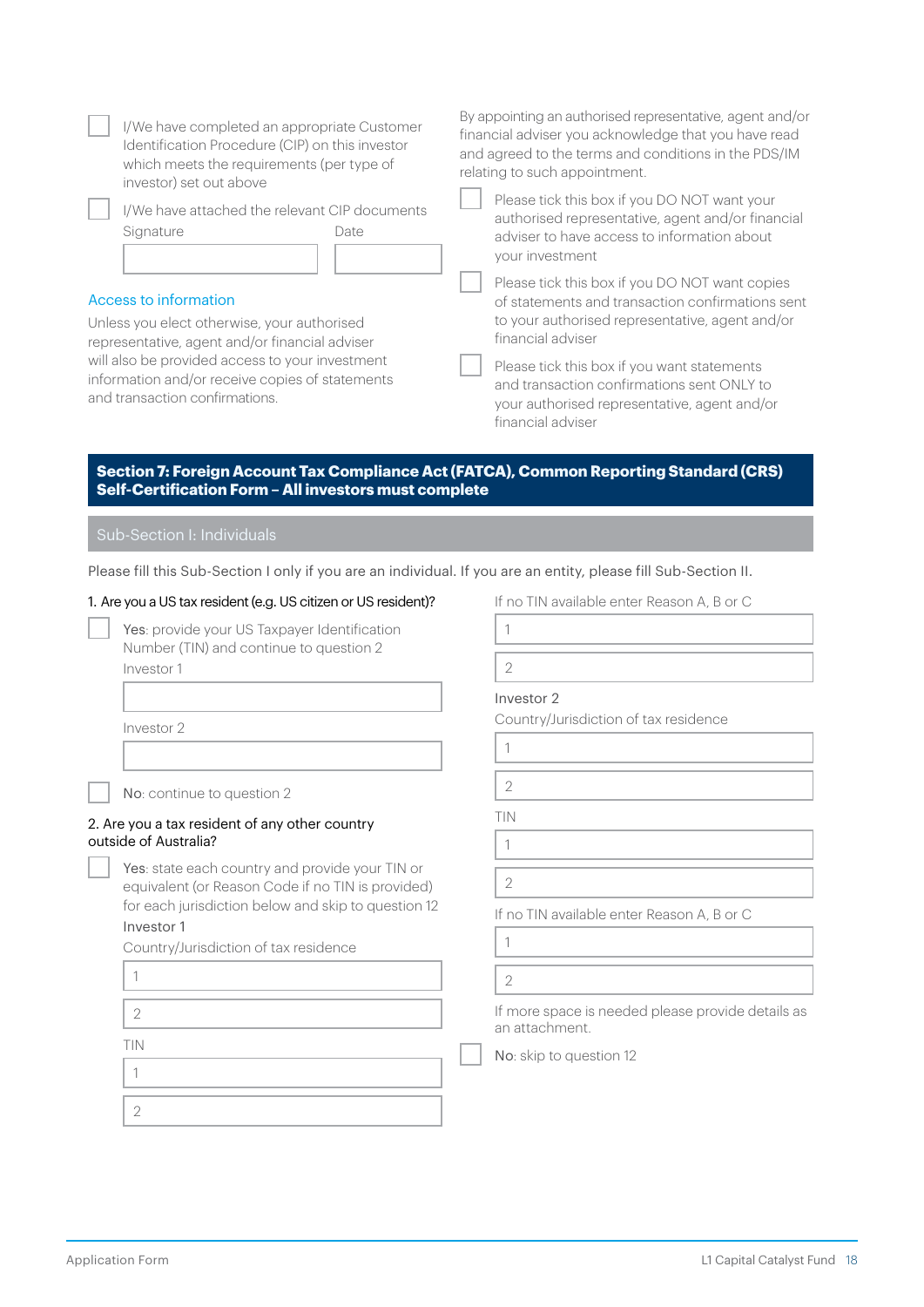# Reason Code

If TIN or equivalent is not provided, please provide reason from the following options:

- Reason A: The country/jurisdiction where the investor is resident does not issue TINs to its residents.
- Reason B: The investor is otherwise unable to obtain a TIN or equivalent number (Please explain why the investor is unable to obtain a TIN in the below table if you have selected this reason).
- Reason C: No TIN is required. (Note: Only select this reason if the domestic law of the relevant jurisdiction does not require the collection of the TIN issued by such jurisdiction.)

If Reason B has been selected above, explain why you are not required to obtain a TIN:

## Reason B explanation

Investor 1

Investor 2

# Sub-Section II: Entities

Please fill this Sub-Section II only if you are an entity. If you are an individual, please fill Sub-Section I.

| 3. Are you an Australian complying superannuation fund?                                                                                                                                                                                        | Non-Participating FFI, provide type below                                                                                                                                                                                                                    |
|------------------------------------------------------------------------------------------------------------------------------------------------------------------------------------------------------------------------------------------------|--------------------------------------------------------------------------------------------------------------------------------------------------------------------------------------------------------------------------------------------------------------|
| Yes: skip to question 12                                                                                                                                                                                                                       |                                                                                                                                                                                                                                                              |
| No: continue to question 4                                                                                                                                                                                                                     | Sponsored Entity. Please provide the Sponsoring<br>Entity's name and GIIN                                                                                                                                                                                    |
| <b>FATCA</b>                                                                                                                                                                                                                                   |                                                                                                                                                                                                                                                              |
| 4. Are you a US Person?                                                                                                                                                                                                                        |                                                                                                                                                                                                                                                              |
| Yes: continue to question 5                                                                                                                                                                                                                    | Trustee Documented Trust. Please provide your                                                                                                                                                                                                                |
| No: skip to question 6                                                                                                                                                                                                                         | Trustee's name and GIIN                                                                                                                                                                                                                                      |
| 5. Are you a Specified US Person?                                                                                                                                                                                                              |                                                                                                                                                                                                                                                              |
| Yes: provide your TIN below and skip to question 7                                                                                                                                                                                             | Other, provide details                                                                                                                                                                                                                                       |
|                                                                                                                                                                                                                                                |                                                                                                                                                                                                                                                              |
| No: indicate exemption type and skip to question 7                                                                                                                                                                                             | No: continue to question 7<br><b>CRS</b>                                                                                                                                                                                                                     |
| 6. Are you a Financial Institution for the purposes of FATCA?<br>Yes: provide your Global Intermediary<br>Identification Number (GIIN)                                                                                                         | 7. Are you a tax resident of any country outside of<br>Australia and the US?<br>Yes: state each country and provide your TIN or<br>equivalent (or Reason Code if no TIN is provided) for<br>each jurisdiction below and continue to question 8<br>Investor 1 |
| If you do not have a GIIN, please provide your<br>FATCA status below and then continue to<br>question 7. If you are a sponsored entity, please<br>provide your GIIN above and your sponsor's<br>details below and then continue to question 7. | Country/Jurisdiction of tax residence<br>1<br>$\overline{2}$                                                                                                                                                                                                 |
| Exempt Beneficial Owner, provide type below                                                                                                                                                                                                    | TIN                                                                                                                                                                                                                                                          |
|                                                                                                                                                                                                                                                | 1                                                                                                                                                                                                                                                            |
|                                                                                                                                                                                                                                                |                                                                                                                                                                                                                                                              |
| Deemed-Compliant FFI (other than a Sponsored<br>Investment Entity or a Trustee Documented Trust),<br>provide type below                                                                                                                        | $\overline{2}$<br>If no TIN available enter Reason A, B or C                                                                                                                                                                                                 |
|                                                                                                                                                                                                                                                | 1                                                                                                                                                                                                                                                            |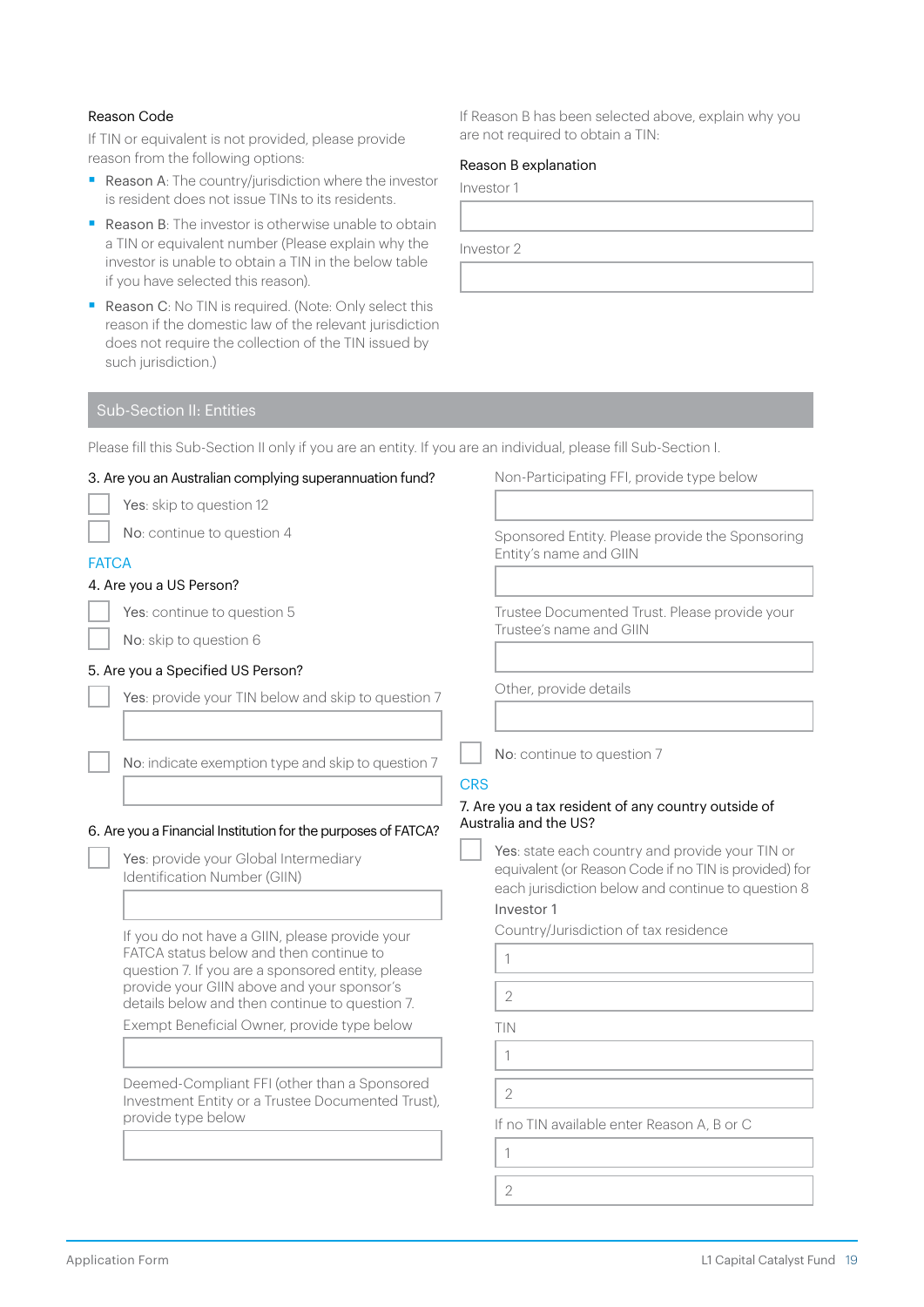| Investor 2                                                                                                                                                                                                            | No: skip to question 10                                                                                                                                                                                 |  |  |
|-----------------------------------------------------------------------------------------------------------------------------------------------------------------------------------------------------------------------|---------------------------------------------------------------------------------------------------------------------------------------------------------------------------------------------------------|--|--|
| Country/Jurisdiction of tax residence<br>1                                                                                                                                                                            | 9. Are you an investment entity resident in a non-<br>participating jurisdiction for CRS purposes and                                                                                                   |  |  |
| $\overline{2}$                                                                                                                                                                                                        | managed by another financial Institution?                                                                                                                                                               |  |  |
| TIN                                                                                                                                                                                                                   | Yes: skip to question 11                                                                                                                                                                                |  |  |
| 1                                                                                                                                                                                                                     | No: skip to question 12                                                                                                                                                                                 |  |  |
|                                                                                                                                                                                                                       | <b>Non-Financial Entities</b>                                                                                                                                                                           |  |  |
| $\overline{2}$                                                                                                                                                                                                        | 10. Are you an Active Non-Financial Entity (Active NFE)?                                                                                                                                                |  |  |
| If no TIN available enter Reason A, B or C<br>1                                                                                                                                                                       | Yes: specify the type of Active NFE below and<br>skip to question 12                                                                                                                                    |  |  |
| $\overline{2}$                                                                                                                                                                                                        | Less than 50% of the entity's gross income from<br>the preceding calendar year is passive income                                                                                                        |  |  |
| If more space is needed please provide details<br>as an attachment.                                                                                                                                                   | (e.g. dividends, distribution, interests, royalties<br>and rental income) and less than 50% of its assets<br>during the preceding calendar year are assets<br>held for the production of passive income |  |  |
| Reason Code<br>If TIN or equivalent is not provided, please provide<br>reason from the following options:                                                                                                             | Corporation that is regularly traded or a related<br>entity of a regularly traded corporation                                                                                                           |  |  |
| Reason A: The country/jurisdiction where the investor<br>is resident does not issue TINs to its residents.                                                                                                            | Provide name of Listed Entity                                                                                                                                                                           |  |  |
| <b>Reason B:</b> The investor is otherwise unable to obtain<br>п<br>a TIN or equivalent number (Please explain why the<br>investor is unable to obtain a TIN in the below table<br>if you have selected this reason). | and exchange on which traded                                                                                                                                                                            |  |  |
| Reason C: No TIN is required. (Note. Only select this<br>reason if the domestic law of the relevant jurisdiction<br>does not require the collection of the TIN issued by<br>such jurisdiction).                       | Governmental Entity, International Organisation<br>or Central Bank<br>Other: please specify                                                                                                             |  |  |
| If Reason B has been selected above, explain why you<br>are not required to obtain a TIN:                                                                                                                             |                                                                                                                                                                                                         |  |  |
| Reason B explanation<br>Investor 1                                                                                                                                                                                    | No: you are a Passive Non-Financial Entity<br>(Passive NFE). Continue to question 11                                                                                                                    |  |  |
|                                                                                                                                                                                                                       | <b>Controlling Persons</b>                                                                                                                                                                              |  |  |
|                                                                                                                                                                                                                       | 11. Does one or more of the following apply to you:                                                                                                                                                     |  |  |
| Investor 2                                                                                                                                                                                                            | Is any natural person that exercises control over you<br>(for corporations, this would include directors or                                                                                             |  |  |
| No: continue to question 8                                                                                                                                                                                            | beneficial owners who ultimately own 25% or more<br>of the share capital) a tax resident of any country<br>outside of Australia?                                                                        |  |  |
| 8. Are you a Financial Institution for the purpose of CRS?                                                                                                                                                            | If you are a trust, is any natural person including<br>F                                                                                                                                                |  |  |
| Yes: specify the type of Financial Institution below<br>and continue to question 9                                                                                                                                    | trustee, protector, beneficiary, settlor or any other<br>natural person exercising ultimate effective control<br>over the trust a tax resident of any country outside<br>of Australia?                  |  |  |
| Reporting Financial Institution                                                                                                                                                                                       |                                                                                                                                                                                                         |  |  |
| Non-Reporting Financial Institution:                                                                                                                                                                                  | Where no natural person is identified as exercising<br>ш                                                                                                                                                |  |  |
| <b>Trustee Documented Trust</b>                                                                                                                                                                                       | control of the entity, the controlling person will be                                                                                                                                                   |  |  |
| Other: please specify                                                                                                                                                                                                 | the natural person(s) who holds the position of                                                                                                                                                         |  |  |

senior managing official.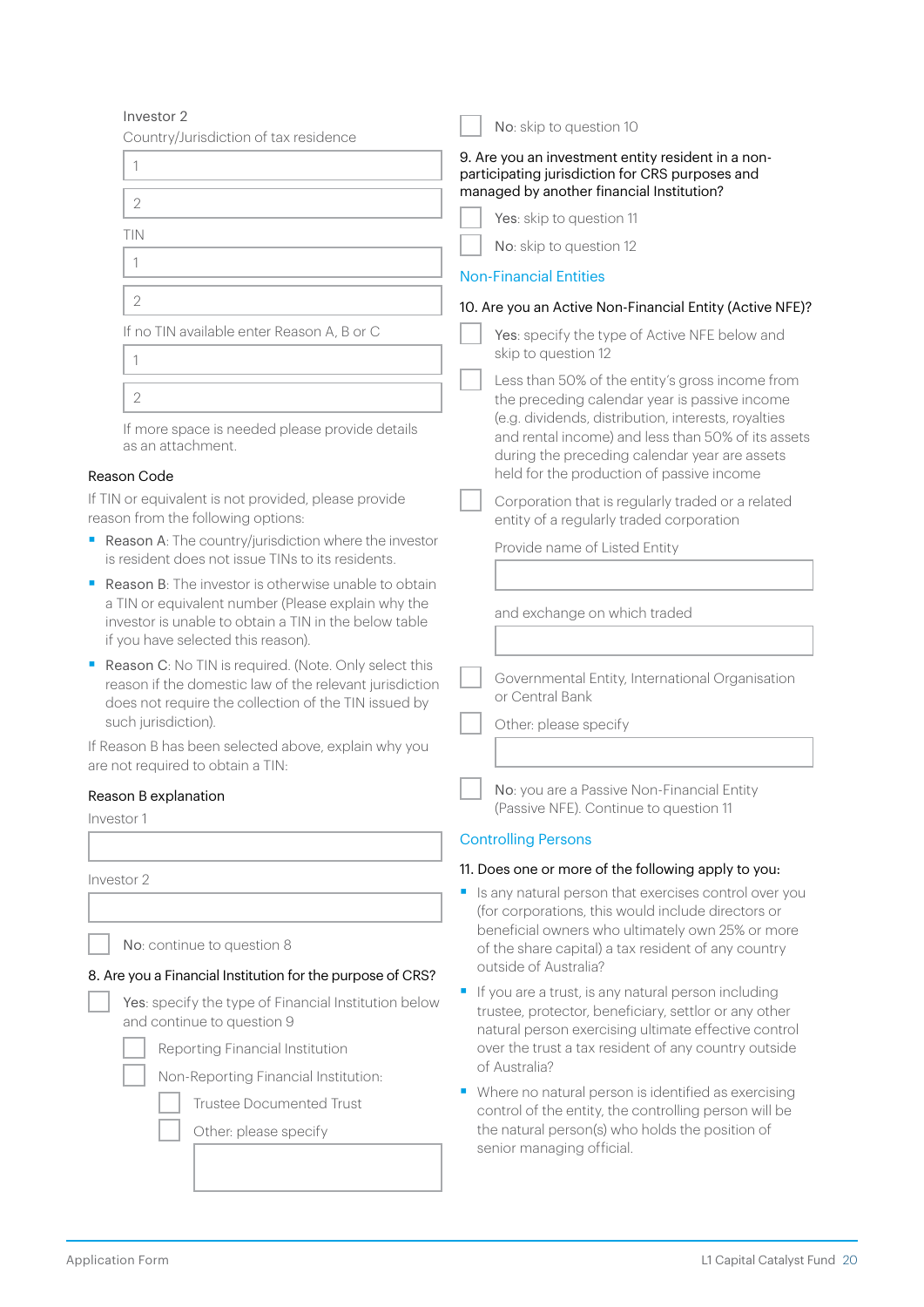| Yes: provide controlling person information below:                |         | Country/Jurisdiction of tax residence                                                                                                                                                                                 |
|-------------------------------------------------------------------|---------|-----------------------------------------------------------------------------------------------------------------------------------------------------------------------------------------------------------------------|
| Controlling person 1                                              |         | 1                                                                                                                                                                                                                     |
| Title<br>First name(s)                                            | Surname | $\overline{2}$                                                                                                                                                                                                        |
|                                                                   |         |                                                                                                                                                                                                                       |
| Residential address (not a PO Box/RMB/Locked Bag)                 |         | TIN                                                                                                                                                                                                                   |
|                                                                   |         | $\mathbf{1}$                                                                                                                                                                                                          |
| Suburb                                                            | State   | $\mathbf{2}$                                                                                                                                                                                                          |
|                                                                   |         | If no TIN available enter Reason A, B or C                                                                                                                                                                            |
| Postcode                                                          | Country | 1                                                                                                                                                                                                                     |
|                                                                   |         | $\overline{2}$                                                                                                                                                                                                        |
| Date of birth (DD/MM/YYYY)                                        |         | If there are more than 2 controlling persons,<br>please provide details as an attachment.                                                                                                                             |
| Country/Jurisdiction of tax residence                             |         | Reason Code                                                                                                                                                                                                           |
| 1                                                                 |         | If TIN or equivalent is not provided, please provide<br>reason from the following options:                                                                                                                            |
| $\overline{2}$                                                    |         | Reason A: The country/jurisdiction where the investor<br>is resident does not issue TINs to its residents.                                                                                                            |
| TIN<br>1                                                          |         | <b>Reason B:</b> The investor is otherwise unable to obtain<br>ш<br>a TIN or equivalent number (please explain why the<br>investor is unable to obtain a TIN in the below table<br>if you have selected this reason). |
| $\overline{2}$<br>If no TIN available enter Reason A, B or C<br>1 |         | Reason C: No TIN is required. (Note: Only select this<br>reason if the domestic law of the relevant jurisdiction<br>does not require the collection of the TIN issued by<br>such jurisdiction.)                       |
| $\overline{2}$                                                    |         | If Reason B has been selected above, explain why you<br>are not required to obtain a TIN.                                                                                                                             |
| Controlling person 2<br>First name(s)<br>Title                    | Surname | Reason B explanation                                                                                                                                                                                                  |
|                                                                   |         | Investor 1                                                                                                                                                                                                            |
| Residential address (not a PO Box/RMB/Locked Bag)                 |         |                                                                                                                                                                                                                       |
|                                                                   |         | Investor 2                                                                                                                                                                                                            |
| Suburb                                                            | State   |                                                                                                                                                                                                                       |
|                                                                   |         | No: continue to question 12                                                                                                                                                                                           |
| Postcode                                                          | Country | 12. Signature and Declaration - ALL investors must sign                                                                                                                                                               |
| Date of birth (DD/MM/YYYY)                                        |         | I undertake to provide a suitably updated self-<br>certification within 30 days of any change in<br>circumstances which causes the information<br>contained herein to become incorrect                                |
|                                                                   |         | I declare the information above to be true<br>and correct                                                                                                                                                             |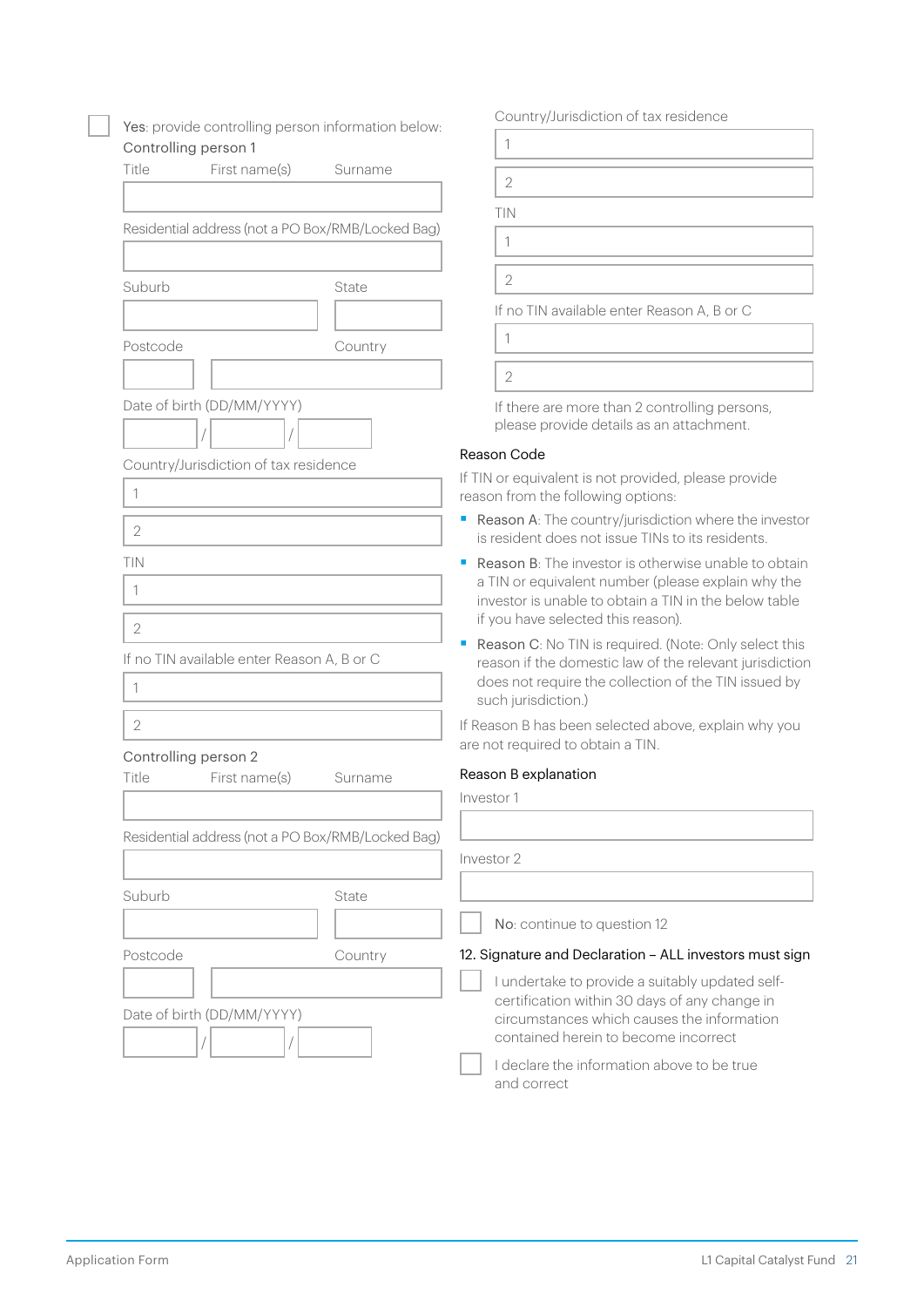# Investor 1

# Investor 2

Name of individual/entity Name of authorised representative Signature Date Name of individual/entity Name of authorised representative Signature Date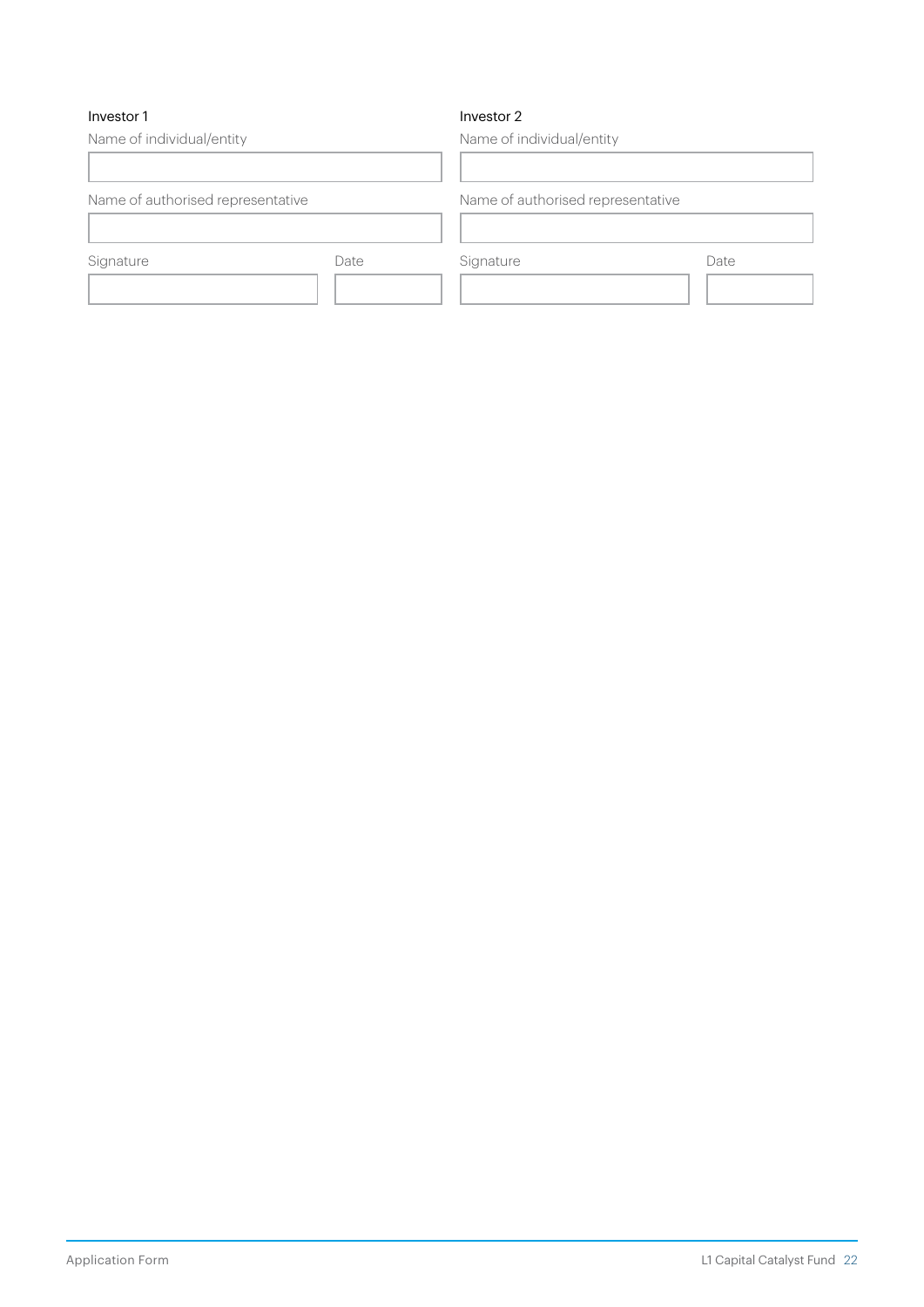# **Section 8: Declarations – All investors must complete**

In most cases the information that you provide in this form will satisfy the AML/CTF Act, the US Foreign Account Tax Compliance Act (FATCA) and the Common Reporting Standard (CRS). However, in some instances the Responsible Entity may contact you to request further information. It may also be necessary for the Responsible Entity to collect information (including sensitive information) about you from third parties in order to meet its obligations under the AML/CTF Act, FATCA and CRS.

## When you complete this Application Form you make the following declarations:

- I/We have received the PDS/IM and made this application in Australia (and/or New Zealand for those offers made in New Zealand).
- I/We have read the PDS/IM to which this Application Form applies and agree to be bound by the terms and conditions of the PDS/IM and the Constitution of the relevant Fund/Trust in which I/we have chosen to invest.
- I/we have carefully considered the features of Fund/Trust as described in the PDS (including its investment objectives, minimum suggested investment timeframe, risk level, withdrawal arrangements and investor suitability) and, after obtaining any financial and/or tax advice that I/we deemed appropriate, am/are satisfied that my/our proposed investment in the Fund/Trust is consistent with my/our investment objectives, financial circumstances and needs.\*
- I/We have considered our personal circumstances and, where appropriate, obtained investment and/or taxation advice.
- I/We hereby declare that I/we are not a US Person as defined in the PDS/IM.
- I/We acknowledge that (if a natural person) I am/we are 18 years of age or over and I am/we are eligible to hold units in the Fund/Trust in which I/We have chosen to invest.
- I/We acknowledge and agree that Equity Trustees has outlined in the PDS/IM provided to me/us how and where I/we can obtain a copy of the Equity Trustees Group Privacy Statement.
- I/We consent to the transfer of any of my/our personal information to external third parties including but not limited to fund administrators, fund investment manager(s) and related bodies corporate who are located outside Australia for the purpose of administering the products and services for which I/we have engaged the services of Equity Trustees or its related bodies corporate and to foreign government agencies for reporting purposes (if necessary).
- I/we hereby confirm that the personal information that I/we have provided to Equity Trustees is correct and current in every detail, and should these details

change, I/we shall promptly advise Equity Trustees in writing of the change(s).

- I/We agree to provide further information or personal details to the Responsible Entity if required to meet its obligations under anti-money laundering and counter-terrorism legislation, US tax legislation or reporting legislation and acknowledge that processing of my/our application may be delayed and will be processed at the unit price applicable for the Business Day as at which all required information has been received and verified.
- **•** If I/we have provided an email address, I/we consent to receive ongoing investor information including PDS/IM information, confirmations of transactions and additional information as applicable via email.
- I/We acknowledge that Equity Trustees does not guarantee the repayment of capital or the performance of the Fund/Trust or any particular rate of return from the Fund/Trust.
- I/We acknowledge that an investment in the Fund/Trust is not a deposit with or liability of Equity Trustees and is subject to investment risk including possible delays in repayment and loss of income or capital invested.
- I/We acknowledge that Equity Trustees is not responsible for the delays in receipt of monies caused by the postal service or the investor's bank.
- If I/we lodge a fax application request, I/we acknowledge and agree to release, discharge and agree to indemnify Equity Trustees from and against any and all losses, liabilities, actions, proceedings, account claims and demands arising from any fax application.
- **•** If I/we have completed and lodged the relevant sections on authorised representatives, agents and/or financial advisers on the Application Form then I/we agree to release, discharge and indemnify Equity Trustees from and against any and all losses, liabilities, actions, proceedings, account claims and demands arising from Equity Trustees acting on the instructions of my/our authorised representatives, agents and/or financial advisers.
- If this is a joint application each of us agrees that our investment is held as joint tenants.

Disregard if not applicable.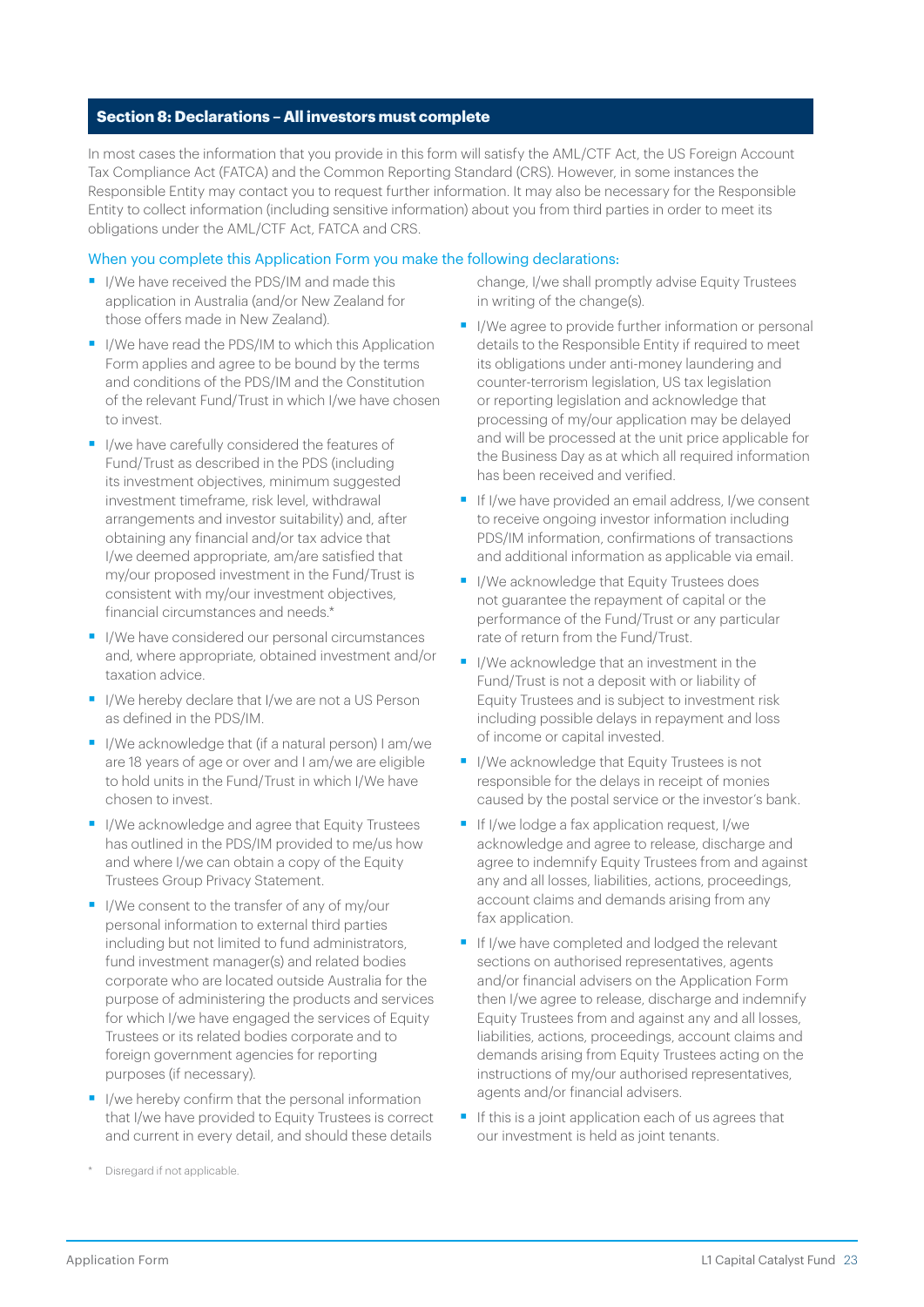- I/We acknowledge and agree that where the Responsible Entity, in its sole discretion, determines that:
	- I/we are ineligible to hold units in a Fund/Trust or have provided misleading information in my/our Application Form; or
	- I/we owe any amounts to Equity Trustees, then I/we appoint the Responsible Entity as my/our agent to submit a withdrawal request on my/our behalf in respect of all or part of my/our units, as the case requires, in the Fund/Trust.
- For Wholesale Clients<sup>\*</sup> I/We acknowledge that I am/we are a Wholesale Client (as defined in Section 761G of the Corporations Act 2001 (Cth)) and are therefore eligible to hold units in the Fund/Trust.
- For New Zealand applicants<sup>\*</sup> I/we have read the terms of the offer relating to New Zealand investors, including the New Zealand warning statement.
- For New Zealand Wholesale Investors\* -I/We acknowledge and agree that:
	- I/We have read the "New Zealand Wholesale Investor Fact Sheet" and PDS/IM or "New Zealand Investors: Selling Restriction" for the Fund/Trust;
	- I am/We are a Wholesale Investor and am/are therefore eligible to hold units in the Fund/Trust; and
	- I/We have not:
		- Offered, sold, or transferred, and will not offer, sell, or transfer, directly or indirectly, any units in the Fund/Trust;
		- Granted, issued, or transferred, and will not grant, issue, or transfer, any interests in or options over, directly or indirectly, any units in the Fund/Trust; and
		- Distributed and will not distribute, directly or indirectly, the PDS/IM or any other offering materials or advertisement in relation to any offer of units in the Fund/Trust, in each case in New Zealand, other than to a person who is a Wholesale Investor; and
	- I/We will notify Equity Trustees if I/we cease to be a Wholesale Investor; and
	- I/We have separately provided a signed Wholesale Investor Certification located at the end of this Application Form.

All references to Wholesale Investor in this Declaration are a reference to Wholesale Investor in terms of clause 3(2) of Schedule 1 of the Financial Markets Conduct Act 2013 (New Zealand).

# Terms and conditions for collection of Tax File Numbers (TFN) and Australian Business Numbers (ABN)\*

Collection of TFN and ABN information is authorised and its use and disclosure strictly regulated by tax laws and the Privacy Act. Investors must only provide an ABN instead of a TFN when the investment is made in the course of their enterprise. You are not obliged to provide either your TFN or ABN, but if you do not provide either or claim an exemption, we are required to deduct tax from your distribution at the highest marginal tax rate plus Medicare levy to meet Australian taxation law requirements.

For more information about the use of TFNs for investments, contact the enquiries section of your local branch of the ATO. Once provided, your TFN will be applied automatically to any future investments in the Fund/Trust where formal application procedures are not required (e.g. distribution reinvestments), unless you indicate, at any time, that you do not wish to quote a TFN for a particular investment. Exempt investors should attach a copy of the certificate of exemption. For super funds or trusts list only the applicable ABN or TFN for the super fund or trust.

<sup>\*</sup> Disregard if not applicable.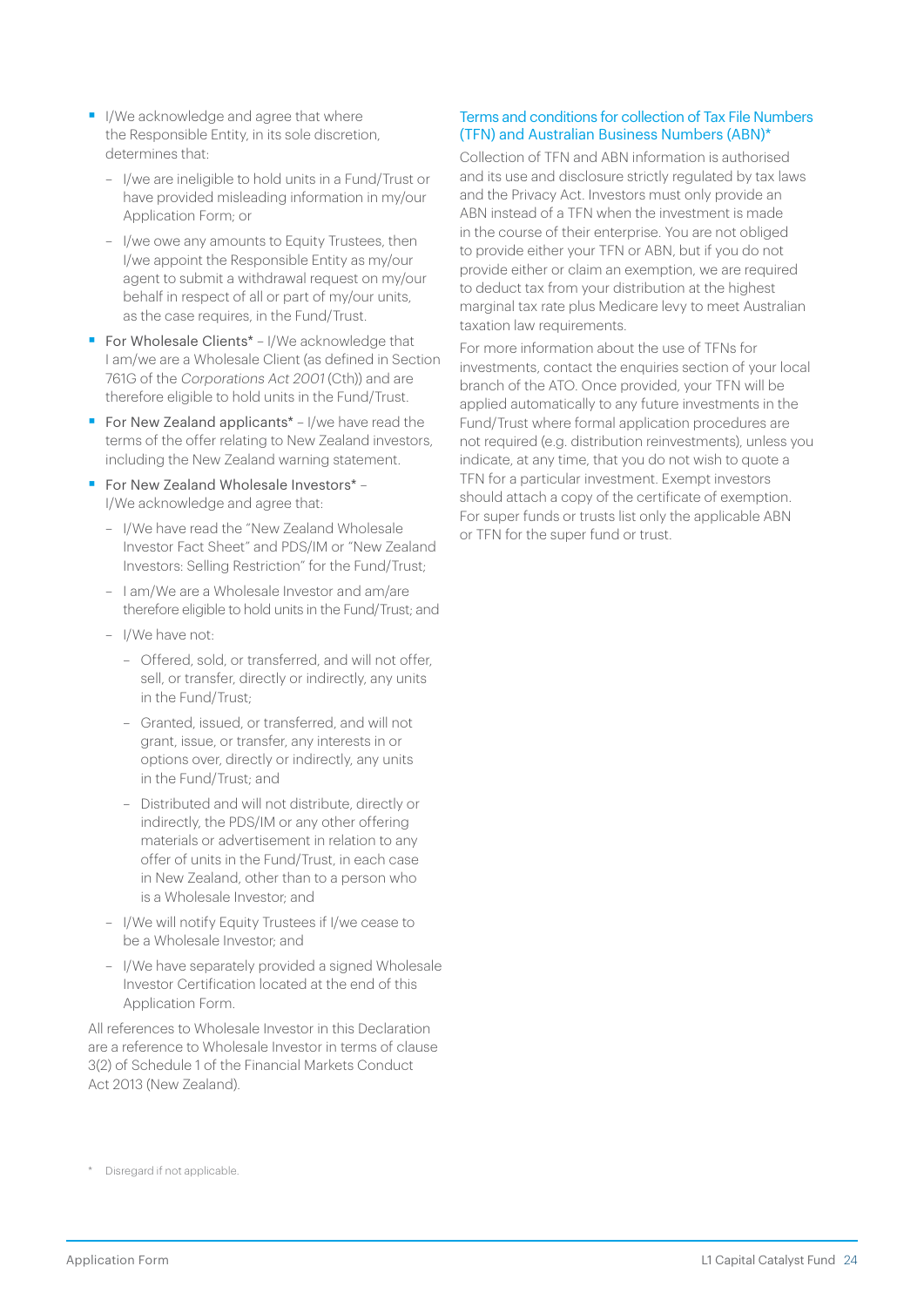# When you sign this Application Form you declare that you have read, agree to and make the declarations above

| Investor 1                                                               |                                                                          | Investor 2                                                                                                               |      |
|--------------------------------------------------------------------------|--------------------------------------------------------------------------|--------------------------------------------------------------------------------------------------------------------------|------|
| Name of individual/entity                                                |                                                                          | Name of individual/entity                                                                                                |      |
|                                                                          |                                                                          |                                                                                                                          |      |
| Capacity (e.g. Director, Secretary, Authorised signatory)                |                                                                          | Capacity (e.g. Director, Secretary, Authorised signatory)                                                                |      |
|                                                                          |                                                                          |                                                                                                                          |      |
| Signature                                                                | Date                                                                     | Signature                                                                                                                | Date |
|                                                                          |                                                                          |                                                                                                                          |      |
|                                                                          |                                                                          | Company Seal (if applicable)                                                                                             |      |
|                                                                          |                                                                          |                                                                                                                          |      |
|                                                                          |                                                                          |                                                                                                                          |      |
|                                                                          |                                                                          |                                                                                                                          |      |
|                                                                          |                                                                          |                                                                                                                          |      |
| <b>Signing Authority</b>                                                 |                                                                          |                                                                                                                          |      |
|                                                                          |                                                                          | Please tick to indicate signing requirements for future instructions (e.g. withdrawals, change of account details, etc.) |      |
| Only one investor required to sign                                       |                                                                          | All investors must sign                                                                                                  |      |
|                                                                          |                                                                          |                                                                                                                          |      |
| Have you                                                                 | Completed all sections relevant to you (as set out in the introduction)? |                                                                                                                          |      |
|                                                                          | Nominated your financial adviser in Section 7 (if applicable)?           |                                                                                                                          |      |
| this for you?                                                            |                                                                          | Provided certified copies of your identification documents or has your financial adviser completed                       |      |
|                                                                          | Completed all other relevant details and SIGNED the Application Form?    |                                                                                                                          |      |
|                                                                          | If you can tick all of the boxes above, send the following:              |                                                                                                                          |      |
| Completed Application Form;                                              |                                                                          | Certified copies of identification documents                                                                             |      |
| by post to:<br>Mainstream Fund Services<br>Client Services Registry Team |                                                                          | or by fax to:<br>+61 2 9251 3525                                                                                         |      |
| GPO Box 4968<br>Sydney NSW 2001                                          |                                                                          | or by email to:<br>L1@mainstreamgroup.com                                                                                |      |
|                                                                          |                                                                          | For additional applications the duly completed Application Form (including details regarding your direct credit          |      |

For additional applications the duly completed Application Form (including details regarding your direct credit payment) may be mailed to the postal address above or faxed to the following fax number: +61 2 9251 3525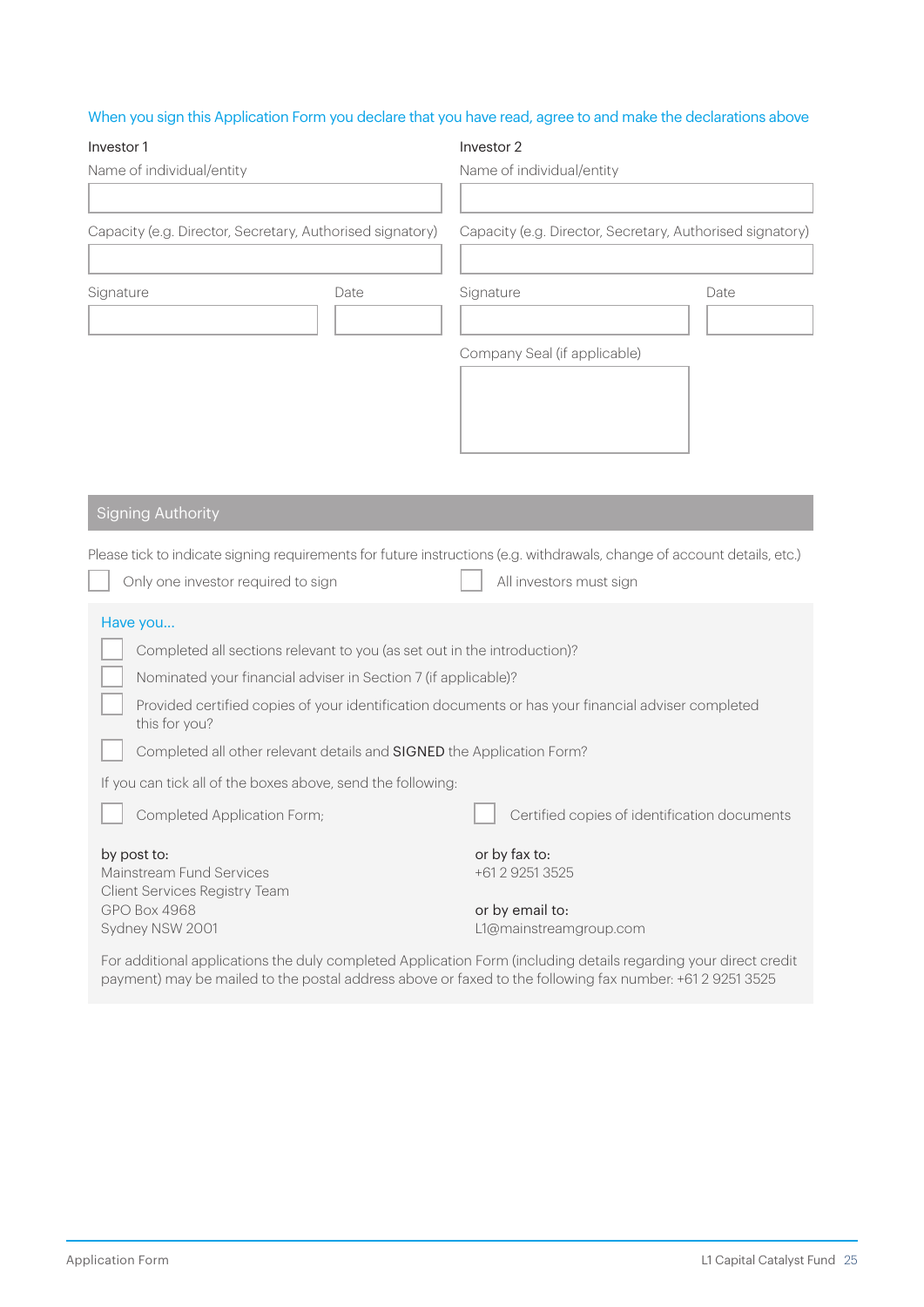# **Section 9: AML/CTF Identity Verification Requirements**

The AML/CTF Act requires the Responsible Entity to adopt and maintain an Anti-Money Laundering and Counter-Terrorism Financing (AML/CTF) Program. The AML/CTF Program includes ongoing customer due diligence, which may require the Responsible Entity to collect further information.

- Identification documentation provided must be in the name of the investor.
- Non-English language documents must be translated by an accredited translator. Provide both the foreign language document and the accredited English translation.
- Applications made without providing this information cannot be processed until all the necessary information has been provided.
- If you are unable to provide the identification documents described please contact Equity Trustees.

#### These documents should be provided as an original or a CERTIFIED COPY of the original.

# Who can certify?

Below is an example of who can certify proof of ID documents under the AML/CTF requirements:

- Bailiff
- Bank officer with 5 or more years of continuous service
- Building society officer with 5 or more years of continuous service
- Chiropractor (licensed or registered)
- Clerk of court
- Commissioner for Affidavits
- Commissioner for Declarations
- Credit union officer with 5 or more years of continuous service
- Dentist (licensed or registered)
- Fellow of the National Tax Accountant's Association
- Finance company officer with 5 or more years of continuous service
- Judge of a court
- Justice of the peace
- Legal practitioner (licensed or registered)
- Magistrate
- Marriage celebrant licensed or registered under Subdivision C of Division 1 of Part IV of the Marriage Act 1961
- Master of a court
- Medical practitioner (licensed or registered)
- Member of Chartered Secretaries Australia
- Member of Engineers Australia, other than at the grade of student
- Member of the Association of Taxation and Management Accountants
- Member of the Australian Defence Force with 5 or more years of continuous service
- Member of the Institute of Chartered Accountants in Australia, the Australian Society of Certified Practicing Accountants or the Institute of Public Accountants
- Member of the Parliament of the Commonwealth a State, a Territory Legislature, or a local government authority of a State or Territory
- Minister of religion licensed or registered under Subdivision A of Division 1 of Part IV of the Marriage Act 1961
- Nurse (licensed or registered)
- Optometrist (licensed or registered)
- Permanent employee of Commonwealth, State or local government authority with at least 5 or more years of continuous service
- Permanent employee of the Australian Postal Corporation with 5 or more years of continuous service
- Pharmacist (licensed or registered)
- Physiotherapist (licensed or registered)
- Police officer
- Psychologist (licensed or registered)
- § Registrar, or Deputy Registrar, of a court
- Sheriff
- Teacher employed on a full-time basis at a school or tertiary education institution
- Veterinary surgeon (licensed or registered)

#### When certifying documents, the following process must be followed:

- All copied pages of original proof of ID documents must be certified and the certification must not be older than 2 years.
- The authorised individual must ensure that the original and the copy are identical; then write or stamp on the copied document "certified true copy". This must be followed by the date and signature, printed name and qualification of the authorised individual.
- In cases where an extract of a document is photocopied to verify customer ID, the authorised individual should write or stamp "certified true extract".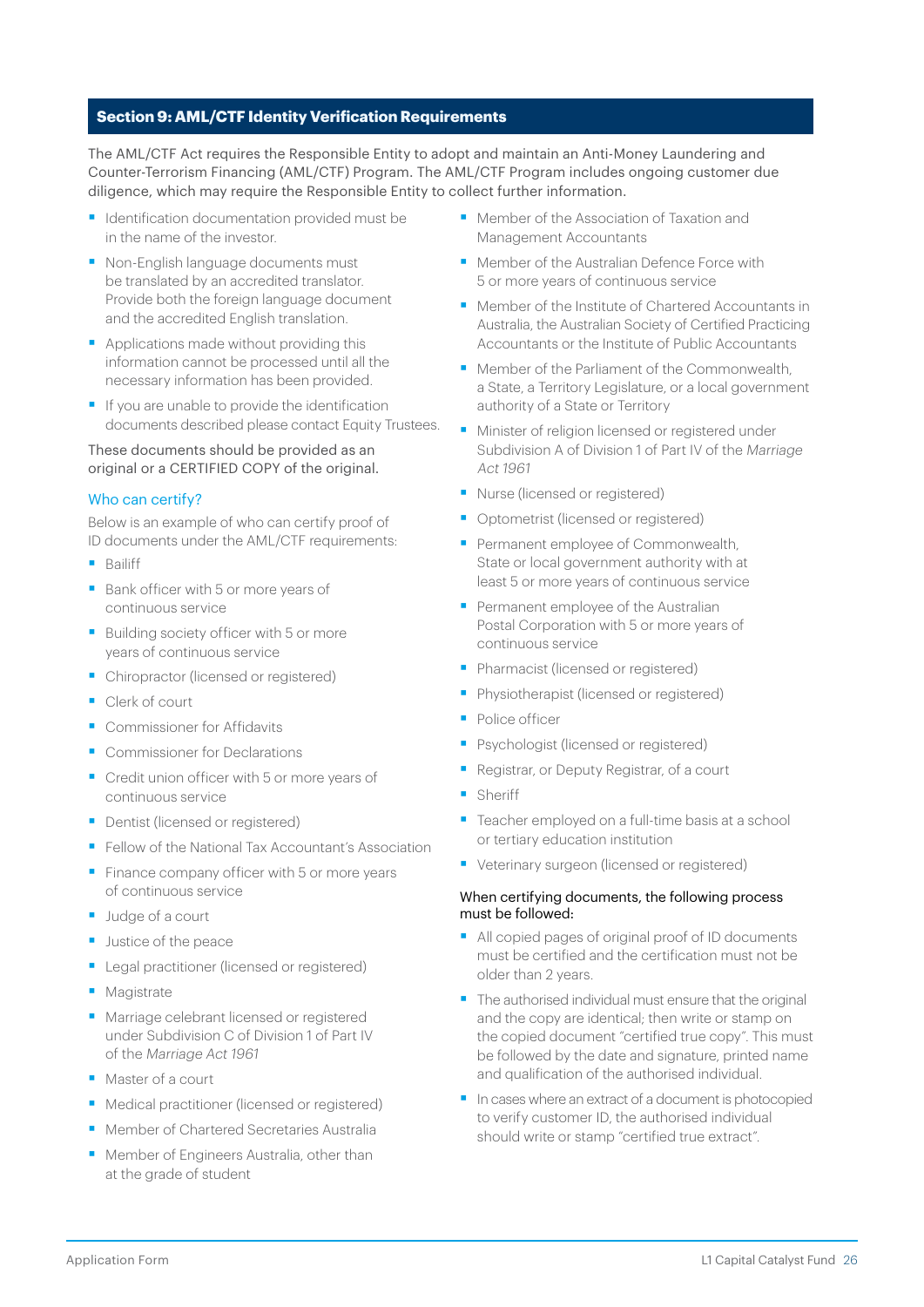# GROUP A: Individuals/Joint

|          | Each individual investor, individual trustee, beneficial owner, or individual agent or authorised representative<br>must provide one of the following primary photographic ID: |                 |                                                                                                                                                                                                                                                                                                                                                       |  |
|----------|--------------------------------------------------------------------------------------------------------------------------------------------------------------------------------|-----------------|-------------------------------------------------------------------------------------------------------------------------------------------------------------------------------------------------------------------------------------------------------------------------------------------------------------------------------------------------------|--|
|          | A current Australian driver's licence (or foreign<br>equivalent) that includes a photo and signature                                                                           |                 | A foreign passport or international travel<br>document (must not be expired)                                                                                                                                                                                                                                                                          |  |
|          | An Australian passport (not expired more than<br>2 years previously)                                                                                                           |                 | An identity card issued by a State or Territory<br>Government that includes a photo                                                                                                                                                                                                                                                                   |  |
|          | If you do NOT own one of the above ID documents, please provide one valid option from Column A and one<br>valid option from Column B.                                          |                 |                                                                                                                                                                                                                                                                                                                                                       |  |
| Column A |                                                                                                                                                                                | <b>Column B</b> |                                                                                                                                                                                                                                                                                                                                                       |  |
|          | Australian birth certificate                                                                                                                                                   |                 | A document issued by the Commonwealth or a                                                                                                                                                                                                                                                                                                            |  |
|          | Australian citizenship certificate                                                                                                                                             |                 | State or Territory within the preceding 12 months<br>that records the provision of financial benefits to                                                                                                                                                                                                                                              |  |
|          | Pension card issued by Department<br>of Human Services                                                                                                                         |                 | the individual and which contains the individual's<br>name and residential address.                                                                                                                                                                                                                                                                   |  |
|          |                                                                                                                                                                                |                 | A document issued by the Australian Taxation<br>Office within the preceding 12 months that<br>records a debt payable by the individual to the<br>Commonwealth (or by the Commonwealth to the<br>individual), which contains the individual's name<br>and residential address. Block out the TFN before<br>scanning, copying or storing this document. |  |
|          |                                                                                                                                                                                |                 | A document issued by a local government body<br>or utilities provider within the preceding 3 months<br>which records the provision of services to that<br>address or to that person (the document must contain<br>the individual's name and residential address).                                                                                     |  |
|          |                                                                                                                                                                                |                 | If under the age of 18, a notice that: was issued to<br>the individual by a school principal within the<br>preceding 3 months; and contains the name and<br>residential address; and records the period of<br>time that the individual attended that school.                                                                                          |  |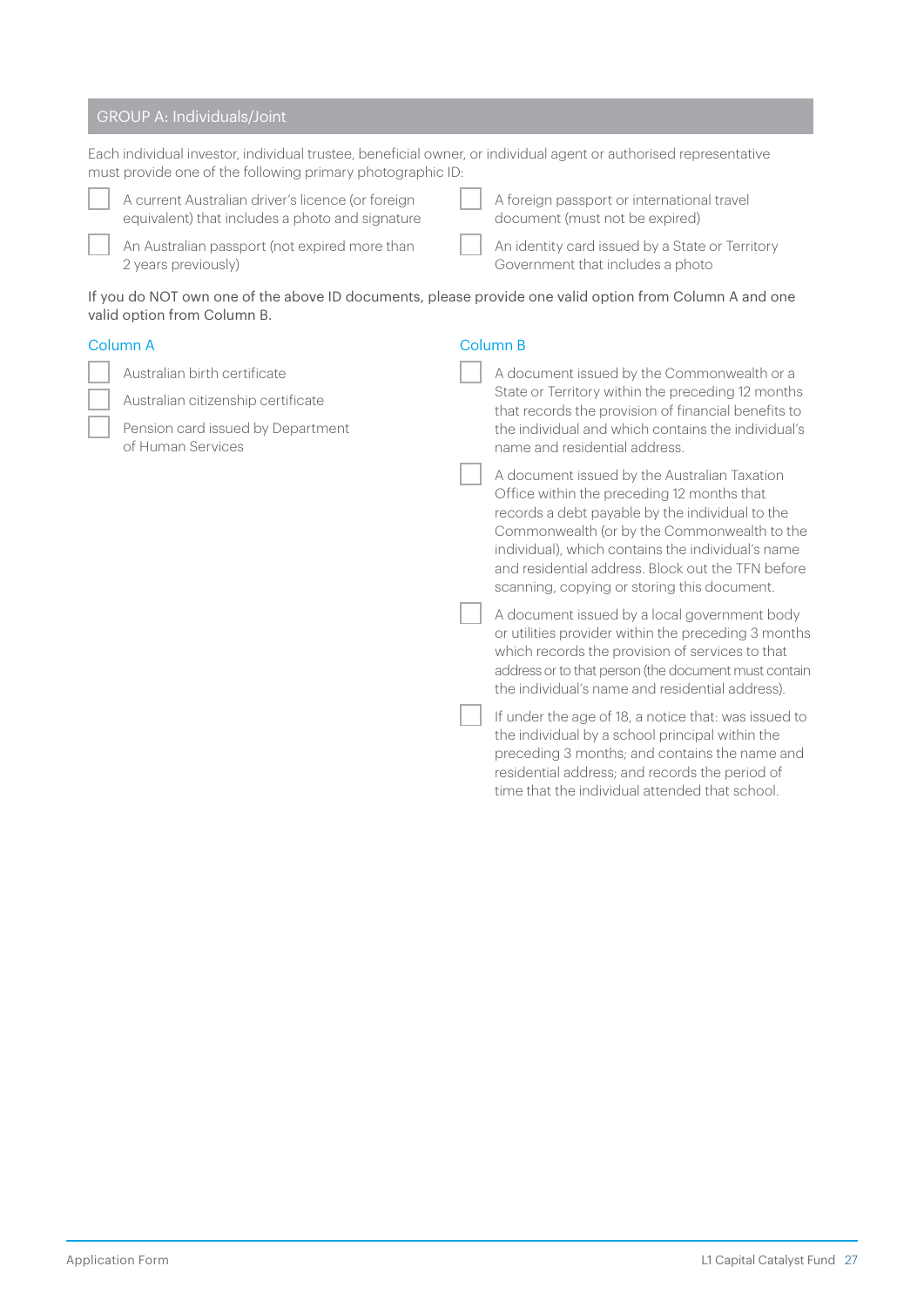# GROUP B: Companies

| For Australian Registered Companies, provide one<br>of the following (must clearly show the Company's<br>full name, type (private or public) and ACN): |                                                                                                                                                                                                      | For Foreign Companies, provide one of the following:                                                                                                                                                                           |                                                                                                                                                                                 |  |
|--------------------------------------------------------------------------------------------------------------------------------------------------------|------------------------------------------------------------------------------------------------------------------------------------------------------------------------------------------------------|--------------------------------------------------------------------------------------------------------------------------------------------------------------------------------------------------------------------------------|---------------------------------------------------------------------------------------------------------------------------------------------------------------------------------|--|
|                                                                                                                                                        |                                                                                                                                                                                                      |                                                                                                                                                                                                                                | A certified copy of the company's Certificate<br>of Registration or incorporation issued by the                                                                                 |  |
|                                                                                                                                                        | A certified copy of the company's Certificate<br>of Registration or incorporation issued by ASIC                                                                                                     |                                                                                                                                                                                                                                | foreign jurisdiction(s) in which the company<br>was incorporated, established or formed                                                                                         |  |
|                                                                                                                                                        | A copy of information regarding the company's<br>licence or other information held by the relevant                                                                                                   |                                                                                                                                                                                                                                | A certified copy of the company's articles of<br>association or constitution                                                                                                    |  |
|                                                                                                                                                        | Commonwealth, State or Territory regulatory<br>body, e.g. AFSL, RSE, ACL, etc                                                                                                                        |                                                                                                                                                                                                                                | A copy of a company search on the ASIC<br>database or relevant foreign registration body                                                                                        |  |
|                                                                                                                                                        | A full company search issued in the previous<br>3 months or the company's last annual statement<br>issued by ASIC                                                                                    |                                                                                                                                                                                                                                | A copy of the last annual statement issued<br>by the company regulator                                                                                                          |  |
|                                                                                                                                                        | If the company is listed on an Australian securities<br>exchange, provide details of the exchange and<br>the ticker (issuer) code                                                                    | All of the above must clearly show the company's<br>full name, its type (i.e. public or private) and the ARBN<br>issued by ASIC, or the identification number issued<br>to the company by the foreign regulator.               |                                                                                                                                                                                 |  |
|                                                                                                                                                        | If the company is a majority owned subsidiary<br>of a company listed on an Australian securities<br>exchange, provide details of the holding company<br>name, its registration number, e.g. ACN, the |                                                                                                                                                                                                                                | In addition, please provide verification documents<br>for each beneficial owner or controlling person<br>(senior managing official and shareholder) as listed<br>under Group A. |  |
| securities exchange and the ticker (issuer) code<br>All of the above must clearly show the company's                                                   |                                                                                                                                                                                                      | A beneficial owner of a company is any person entitled<br>(either directly or indirectly) to exercise 25% or more<br>of the voting rights, including a power of veto, or<br>who holds the position of senior managing official |                                                                                                                                                                                 |  |
| full name, its type (i.e. public or private) and the ACN<br>issued by ASIC.                                                                            |                                                                                                                                                                                                      |                                                                                                                                                                                                                                |                                                                                                                                                                                 |  |

# GROUP C: Trusts

| For a Registered Managed Investment Scheme,                 |  |  |  |  |
|-------------------------------------------------------------|--|--|--|--|
| Government Superannuation Fund or a trust registered        |  |  |  |  |
| with the Australian Charities and Not-for-Profit Commission |  |  |  |  |
| (ACNC), or a regulated, complying Superannuation            |  |  |  |  |
| Fund, retirement or pension fund (including a self-         |  |  |  |  |
| managed super fund), provide one of the following.          |  |  |  |  |

| A copy of the company search of the relevant |  |
|----------------------------------------------|--|
| regulator's website, e.g. APRA, ASIC or ATO  |  |

A copy or relevant extract of the legislation establishing the government superannuation fund sourced from a government website

A copy from the ACNC of information registered about the trust as a charity

Annual report or audited financial statements

A certified copy of a notice issued by the ATO within the previous 12 months

A certified copy of an extract of the Trust Deed (i.e. cover page and signing page and first two pages that describes the trust, its purpose, appointer details and settlor details, etc.)

For all other Unregulated trust (including a Foreign trust), provide the following:

(or equivalent) and is thus the controlling person.

A certified copy of an extract of the Trust Deed (i.e. cover page and signing page and first two pages that describes the trust, its purpose, appointer details and settlor details, etc.)

If the trustee is an individual, please also provide verification documents for one trustee as listed under Group A.

If the trustee is a company, please also provide verification documents for a company as listed under Group B.